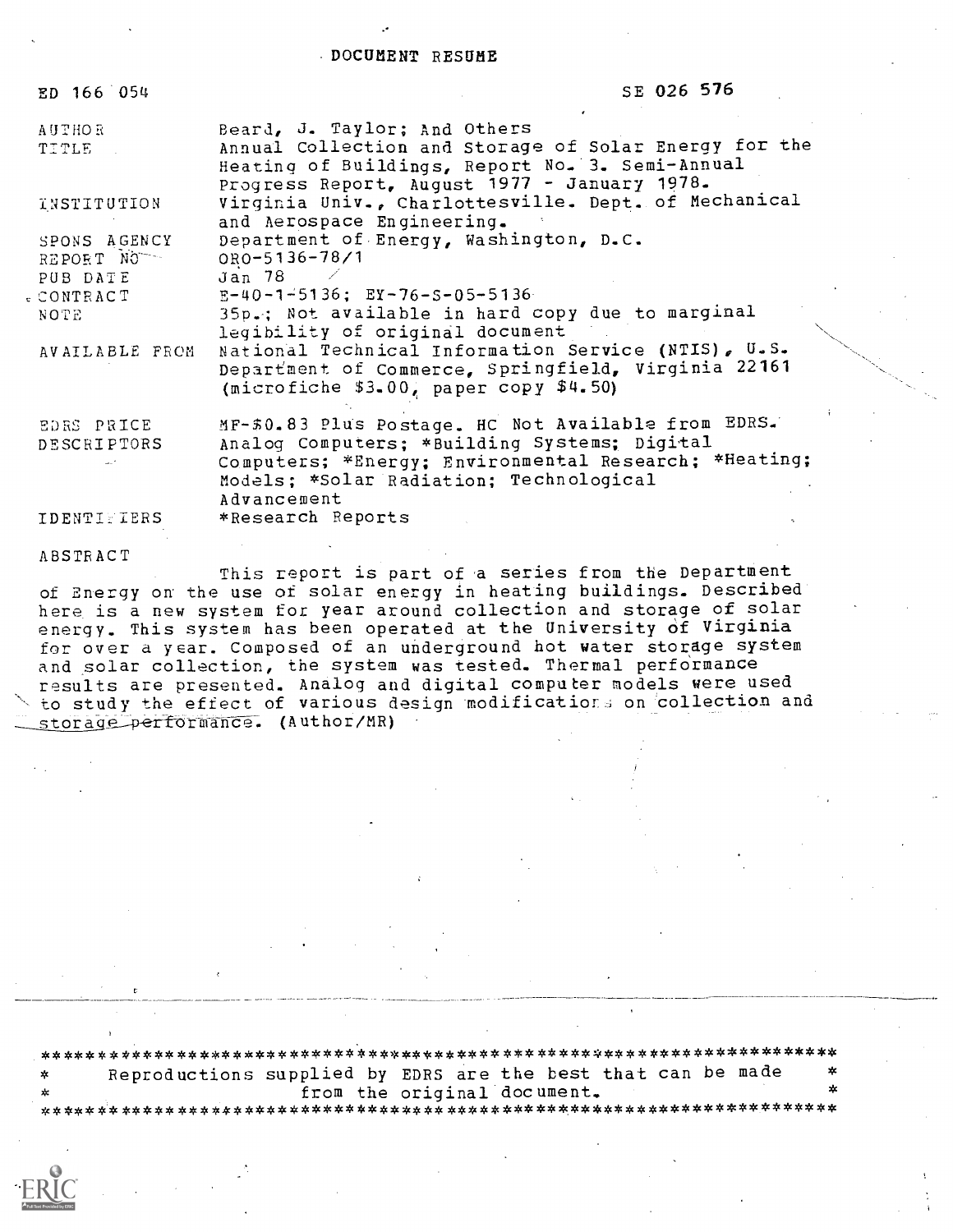$5026576$ 

# ANNUAL COLLECTION AND STORAGE OF SOLAR ENERGY FOR THE HEATING OF BUILDINGS.

#### Report No. 3

# Semiannual Progress Report, August 1977-Jaftuary 1978

BV.

J. Taylor Beard F. AMachetta

L. U. Lilleleht

J. W. Dickey

January 1978

# Work Performed Under Contract No. EY.76-5-05-5136

University of Virginia

Charlottesville, Virginia-

U.S DEPARTMENT OF HEALTH.<br>EDUCATION & WELFARE<br>NATIONAL INSTITUTE OF<br>EDUCATION

THIS DOCUMENT HAS BEEN REPRO-<br>DUCED EXACTLY AS RECEIVED FROM<br>THE PERSON OR ORGANIZATION ORIGIN-<br>THE PERSON OR ORGANIZATION ORIGIN-<br>STATED OO NOT NECESSARILY REPRE-<br>SENTOFFICIAL NATIONAL INSTITUTE OF<br>COUCATION POSITION OR P SENTOR TIGHT IN THE NATIONAL INSTIT

# U.S. Department of Energy



Solar Energy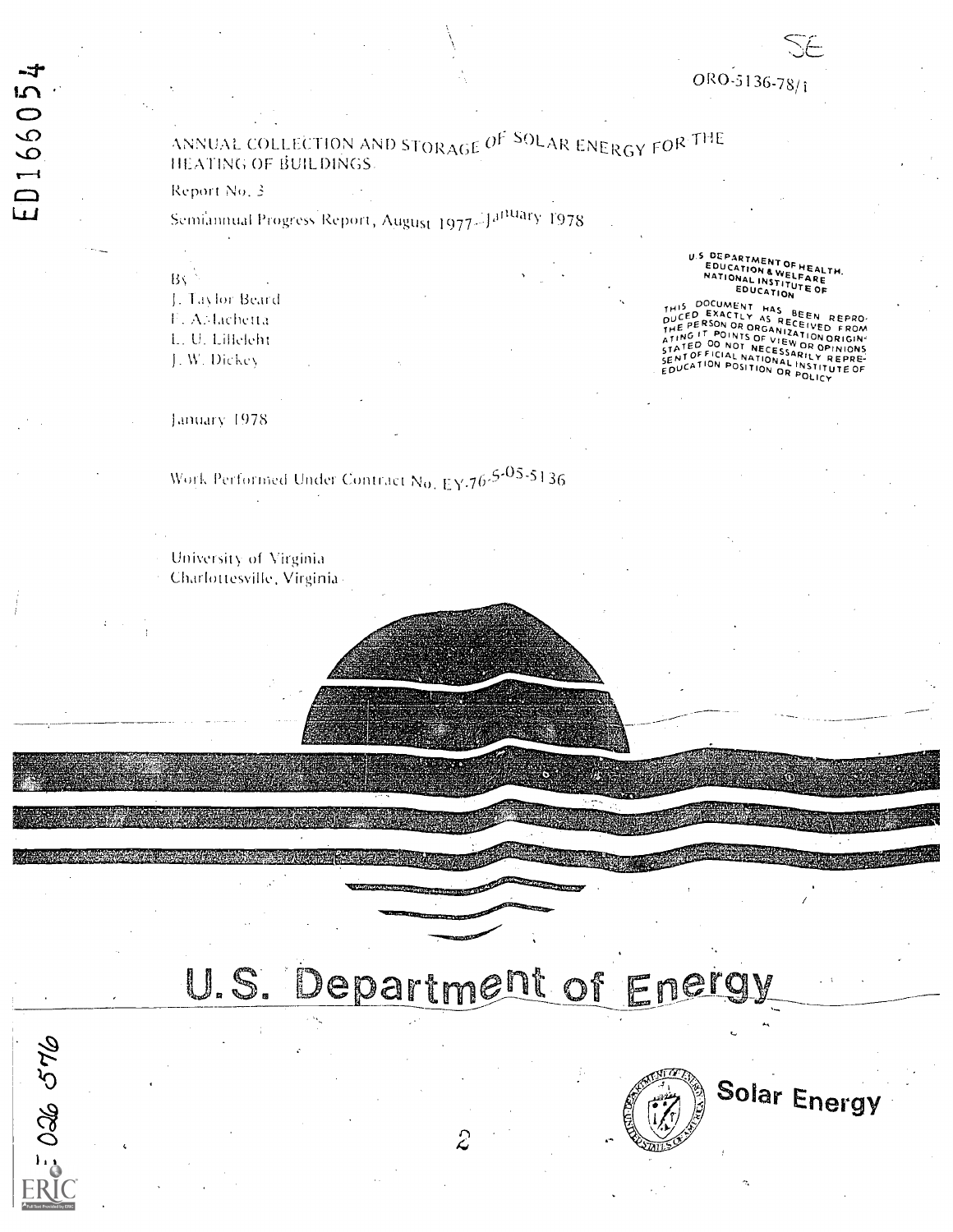#### NOTICE

Thus that the was properly of the later and the official species are by the United States Geometrical Martin for the<br>advertising the theory building and the functions become Department of Finergy, no<br>any of their larging anabas ago - arrante - expesso or angibilitat a varios anythega hability of responsibility for the state of subjectiveless of manipular equal approximation abilitation the property of biometers and send on representing the recovered not intrinse privately owned ratht-

The preset has been reproduced directly from the best and lable copy-

Available, from the National Technical Information Service, U.S. Department of Constitutions, Spinicheld, Viaginia 20101. [17]

> Principlate information is Monaffelie S3 (9)

> > З

£.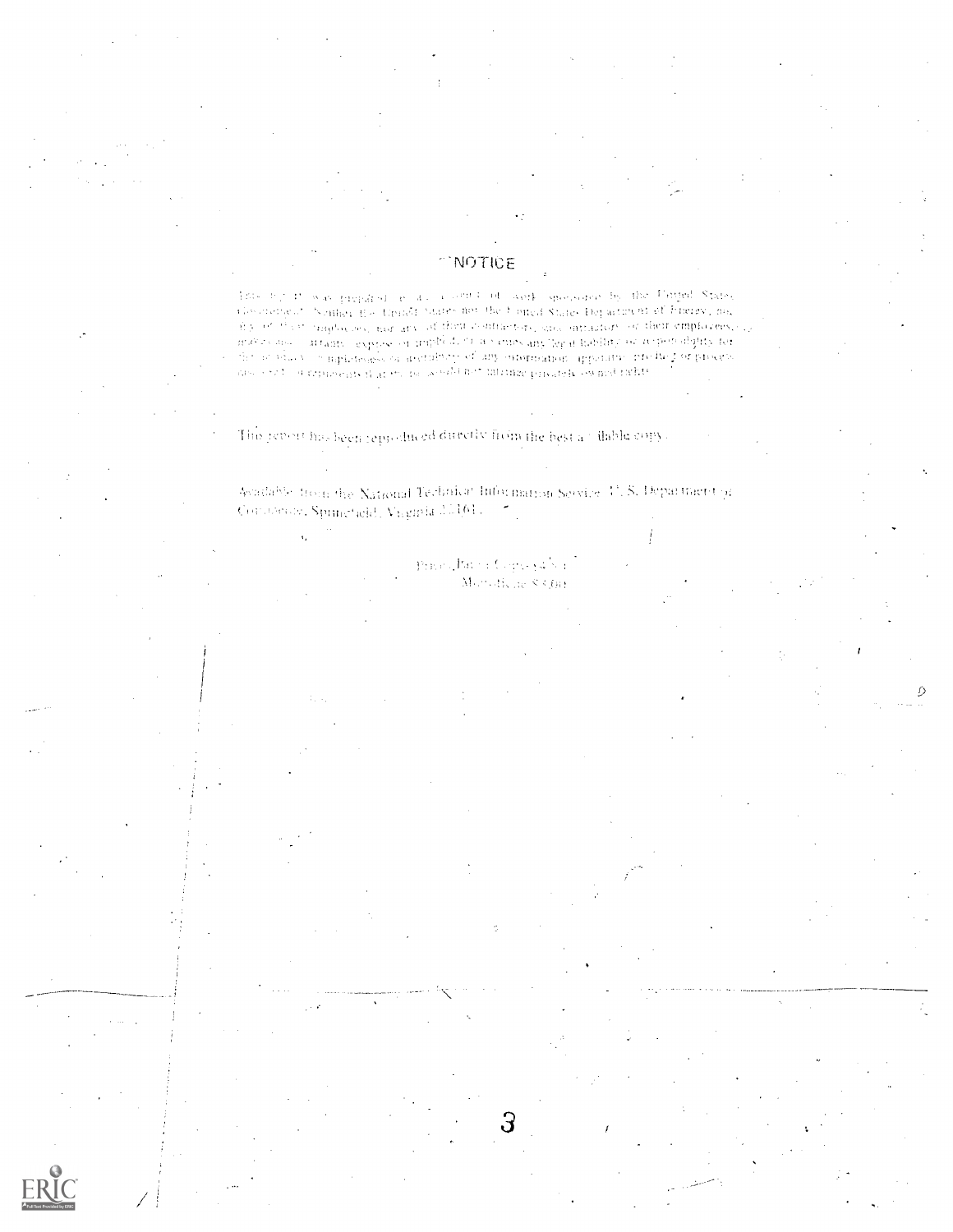## ORO-5136-78/1

Distribution Category, UC-59c

N

#### ANNUAL COLLECTION AND STORAGE OF SOLAR ENERGY FOR THE HEATING OF BVILDINGS Report No. <sup>3</sup>

Semi-Annual Progress Report

August  $1977 -$  January 1978

#### January 1978

A. Taylor Beard

F. A. Iachetta

L. U. Liltelcht

J. W. Dickey

Mechanical and Aerospace Engineering Department University of Virginia Charlottesville, Virginia 22901 RLES'Report No. UVA/527191/MAE78/101

#### PREPARED FOR THE UNITED STATES ENERGY RESEARCH AND DEVELOPMENT ADMINISTRATION DIVISION OF SOLAR RESEARCH

UNDER CONTRACT NO.  $E-(40-1)-5136$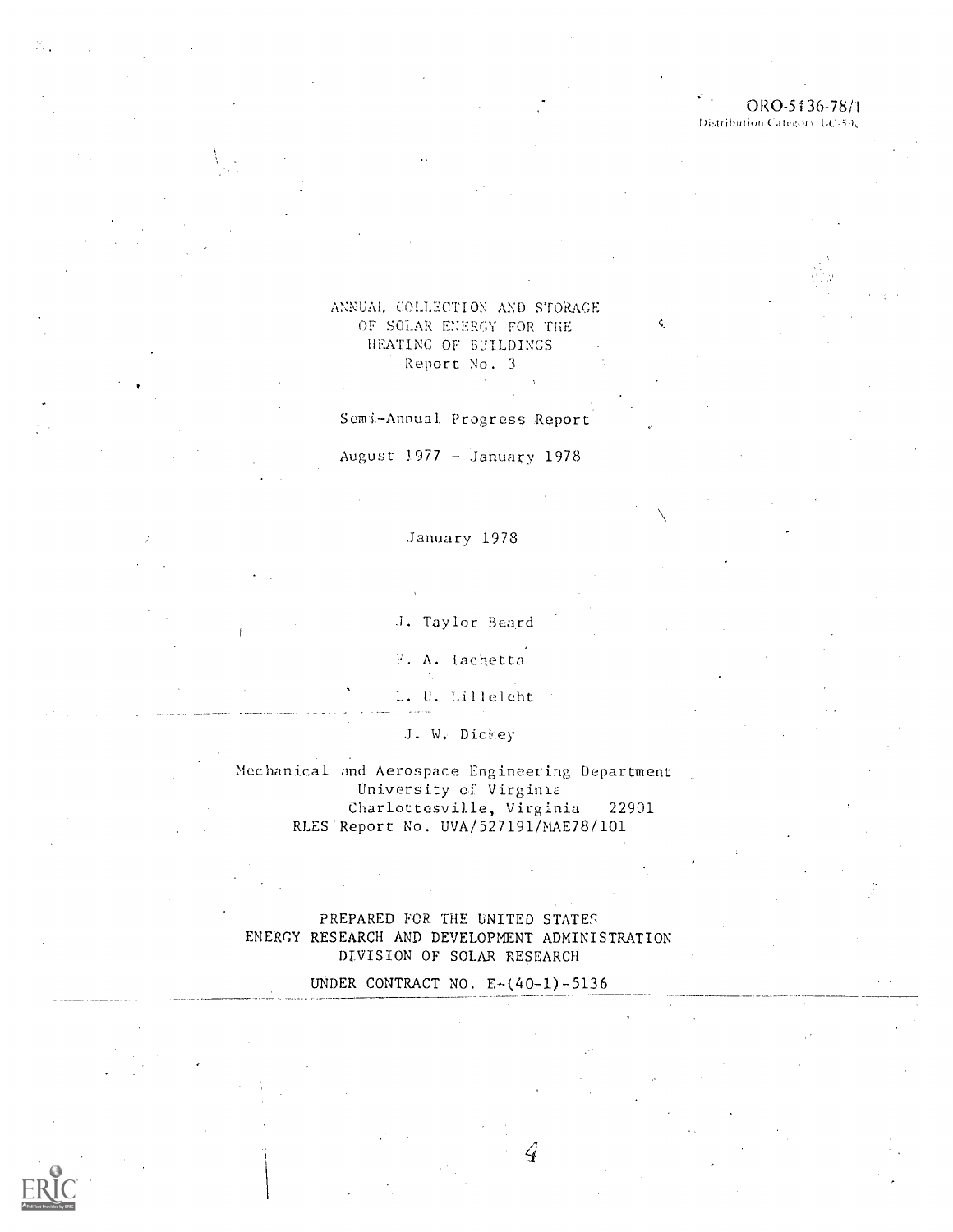TABLE OF CO: TENTS

| Page |  |
|------|--|
|      |  |

| 1.   |                |                                                            |
|------|----------------|------------------------------------------------------------|
| II.  |                |                                                            |
| III. |                | 4                                                          |
|      | Λ.             | $\frac{1}{4}$                                              |
|      | Β.             |                                                            |
|      |                | Figure 1 - Annual Collector /Storage                       |
|      |                | Figure 2 - Annual Collector /Storage                       |
|      | $\mathsf{C}$ . | Report of the Progress: System Description 7               |
|      |                |                                                            |
|      |                | Figure 4 - System for Monitoring and<br>Delivering Water 8 |
|      |                |                                                            |
|      |                | Figure 6 - Collector Support Detail 8                      |
|      | D.             |                                                            |
|      |                | Figure 7 - Collector Thermal Performance11                 |
|      |                | Figure 8 - Seasonal Temperatures of Storage System 11      |
|      | Ε.             | Report of the Progress: Energy Loss Analysis 12            |
|      |                | E-1 Analog Model Description<br>. 12                       |
|      |                | $E-2$<br>Digital Simulation Model 14                       |
|      |                | $E-3$<br>Model Verification and Experimental Results 14    |
|      |                | Figure 9 - Analog Model Elements 15                        |
|      |                | Figure 10 - Digital Model Elements 15                      |
|      |                | Table 1 - Summary of Model Verification 15                 |
|      |                | Figure 11 - Steady State Losses from Simulation 17         |
|      |                | Figure 12 - Steady State Losses from Simulation 17         |

 $\frac{1}{1}$ ii

 $\overline{5}$ 

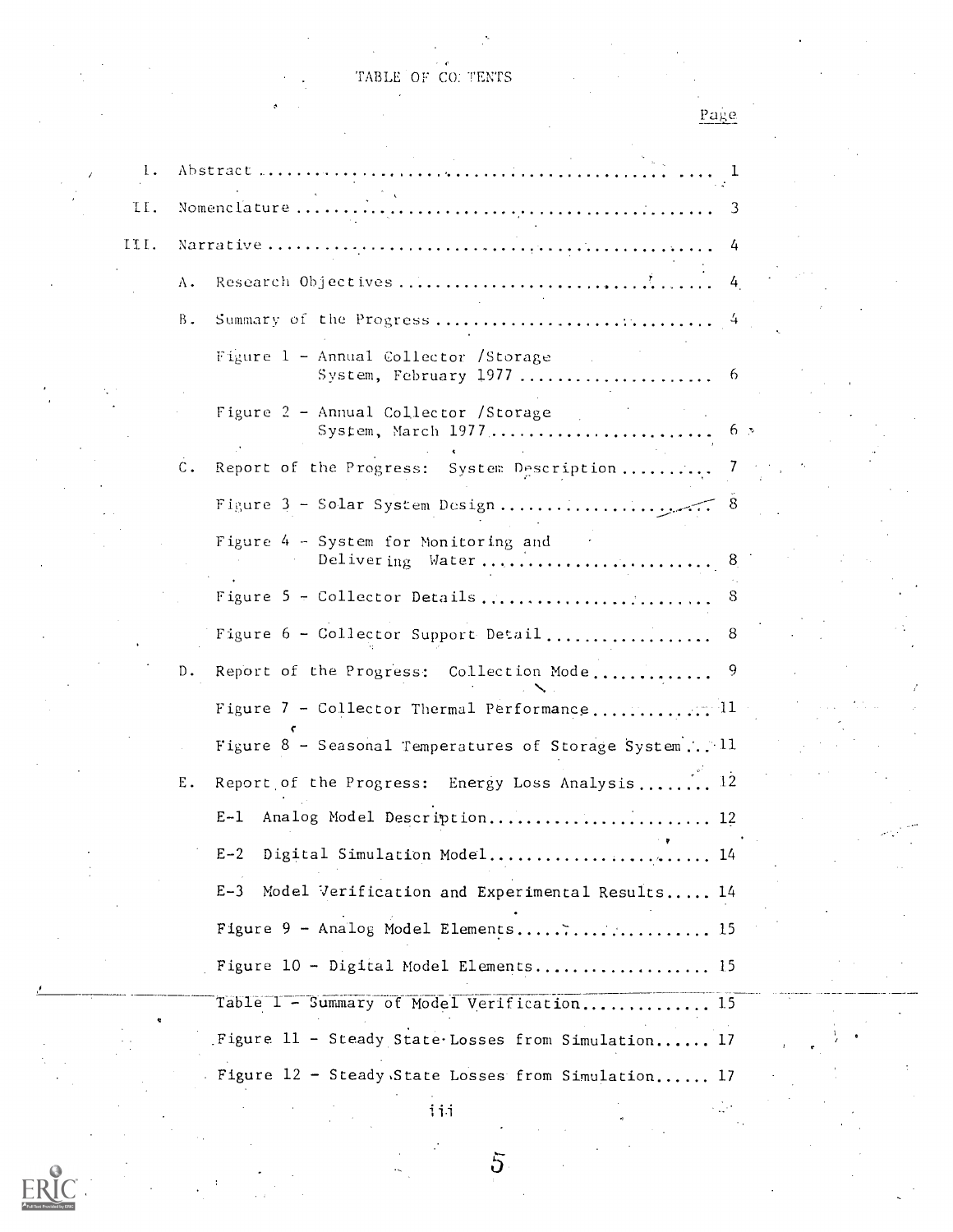|      |       | Figure 13 - Simulated Seasonal Temperatures<br>with Variable Start-Up 19                                                                               |  |
|------|-------|--------------------------------------------------------------------------------------------------------------------------------------------------------|--|
|      |       |                                                                                                                                                        |  |
|      |       | Figure 15 - Diurnal Temperatures of Ambient<br>Air and Soil at Selected Positions  19                                                                  |  |
|      | $F$ . | Report of the Progress: Influence of Design Changes 19                                                                                                 |  |
|      |       | Table 2 - Effect of Insulation on Pool Heat Losses 20                                                                                                  |  |
|      |       | Figure 16 - Heat Loss as Function of Soil/Air Inter-<br>$\ldots$ 21<br>face Insulation                                                                 |  |
|      |       | Figure 17 - Predicted Seasonal Storage Temperatures<br>for System with Solar Collectors Having<br>$\ldots \ldots \ldots 23$<br>Three Loss Coefficients |  |
|      |       | Figure 18 - Collected and Lost Energy for System<br>With Collector Having $F_RU_I = 2.2 \text{ w/m}^2\text{°C} \dots \dots \dots \text{ } 23$          |  |
|      |       | Figure 19 - Collected and Lost Energy for System<br>With Collector Having $F_RU_L = 4.\dot{4}$ w/m <sup>2°</sup> C 23                                  |  |
|      |       | Figure 20 - Collected and Lost Energy for System<br>With Collector Having $F_R U_L = 6.6 \text{ w/m}^2 C \dots \dots \dots 2.3$                        |  |
|      |       | Heating Mode Operation 24<br>G. Report of the Progress:                                                                                                |  |
|      |       | Figure 21 - Monthly Energy for Heating with Solar                                                                                                      |  |
|      | н.    | Activities to Disseminate Project Results 26                                                                                                           |  |
| IV.T |       | 29<br>TIC Distribution List                                                                                                                            |  |
|      |       |                                                                                                                                                        |  |

iv

6

El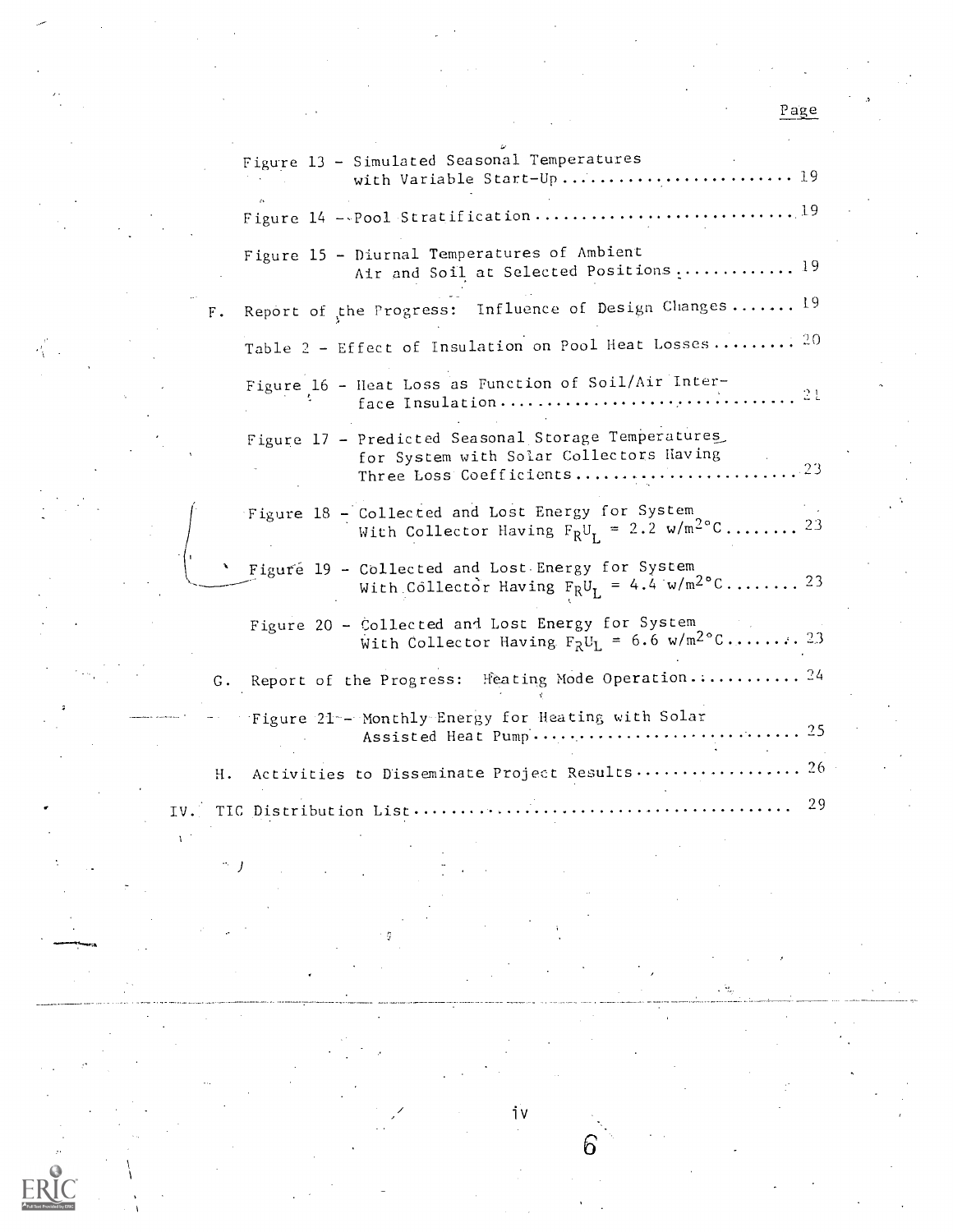#### I. ABSTRACT

A new system for year-round collection and storage of solar heated water for heating of buildings has been operated over the past year at the University of Virginia. The system is composed of an energy storage sub-system, which stores hot water in an underground pool, and of a solar collector sub-system which acts not only to collect solar energy throughout the year but also to limit the evaporative and convective heat losses from the storage system.

-Results are presented to illustrate the transient heat transfer from the pool which occurs during the energy collection mode of cperation. Thermal performance results are presented illustrating the efficiency of the solar collector under summer conditions (without a. ref lector) and winter conditions (with assistance from a vertical reflector). Results also show the transient behavior of energy storage in the water and-in the earth which surreunds the storage pool.

An analog computer model and a digital computer model have been used to analyze the transient energy phenomena which occur within the earth surrounding, the pool. Results of the models are confirmed by an exact mathematical solution and by experimental results.

Analog and digital models were used to determine the influence of various design modifications for improved collection and storage system performance.

The experimental system has been modified to provide for energy extraction through a heat exchanger, to simulate the heat input required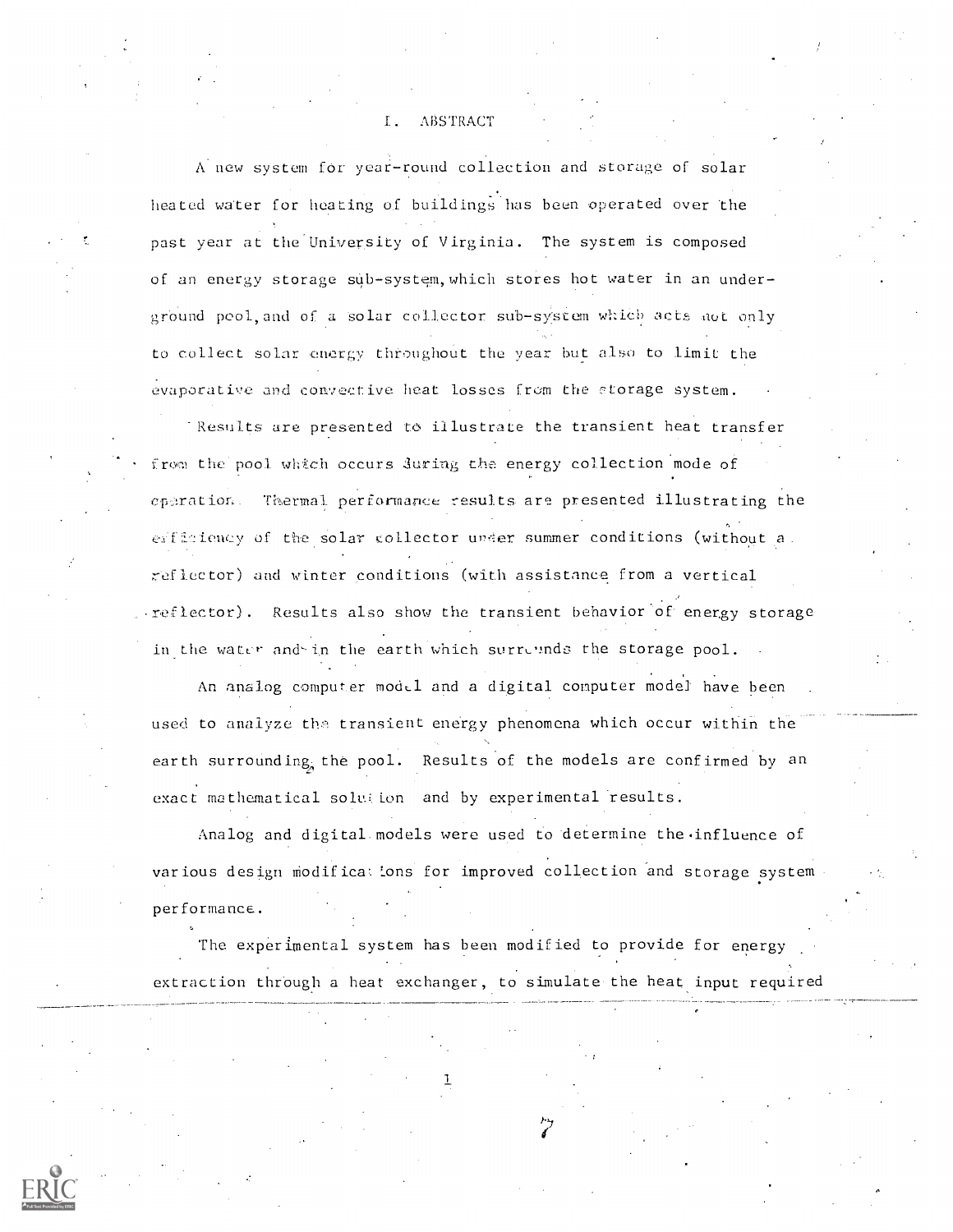for a solar-assisted heat pump for a residential heating application.

Future research will include additional system operation in the collection and heat load mode, performance evaluation, and additional analytical modeling, particularly to identify the influence of additional design modifications on the system operation.

2

ටි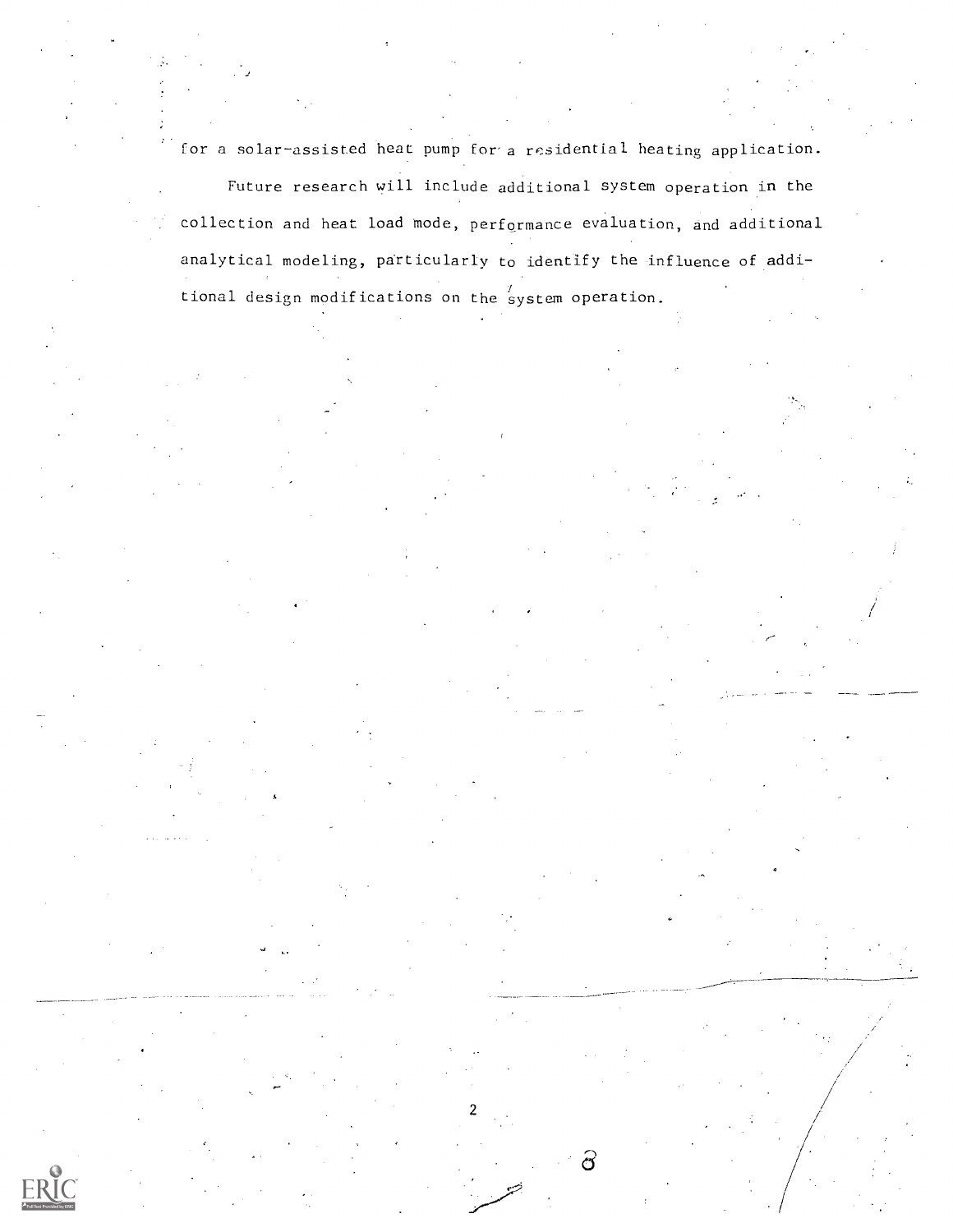#### II. NOMENCLATURE

= collector thermal efficiency

 $=$  density

p

n.

p = specific heat

 $\mathbb{F}_{\mathsf{R}} \mathsf{U}_{\mathsf{L}}$  = slope of collector performance curve (heat removal  $\mathsf{x}$  - loss coefficient)  $k =$  thermal conductivity  $\dot{Q}$  = heat loss

 $\circ$  = heat loss with earth, berm perfectly insulated

 $R_e$  = radius to outer isothermal boundary

 $T_a$  = ambient temp.

 $T_e$  = earth temp. at  $R_e$ 

 $T_{in}$  = collector inlet water temp.

 $T_{c1}$  = centerline earth temp. at pool/earth interface

 $T_{c2}$  = centerline earth temp. at 1 ft. below pool

 $T_{c3}$  = centerline earth temp. at 2 ft. below pool

 $\rm T_{c4}$  = centerline earth temp. at 3 ft. below pool

 $T_p$  = average.pool temp.

 $T_{n1}$  = centerline pool temp, at top surface  $\rm T_{p6}$  = centerline pool temp. at 5 ft. depth  $T_{\text{pll}}$  = centerline pool temp. at 10 ft. depth.  $T_{\rm w1}$  = earth temp. on 45° pool/earth interface  $\rm T_{w3}$   $\,$  = earth temp. 3 ft.from 45° pool/earth interface  $\rm T_{41}$  = earth temp., 4 ft. from pool edge, 1 ft. down  $T_{42}$  = earth temp., 4 ft. from pool edge, 2 ft. down

 $\rm T_{44}$  = earth temp., 4 ft. from pool edge, 4 ft. down  $T_{46}$  = earth temp., 4 ft. from pool edge, 6 ft. down

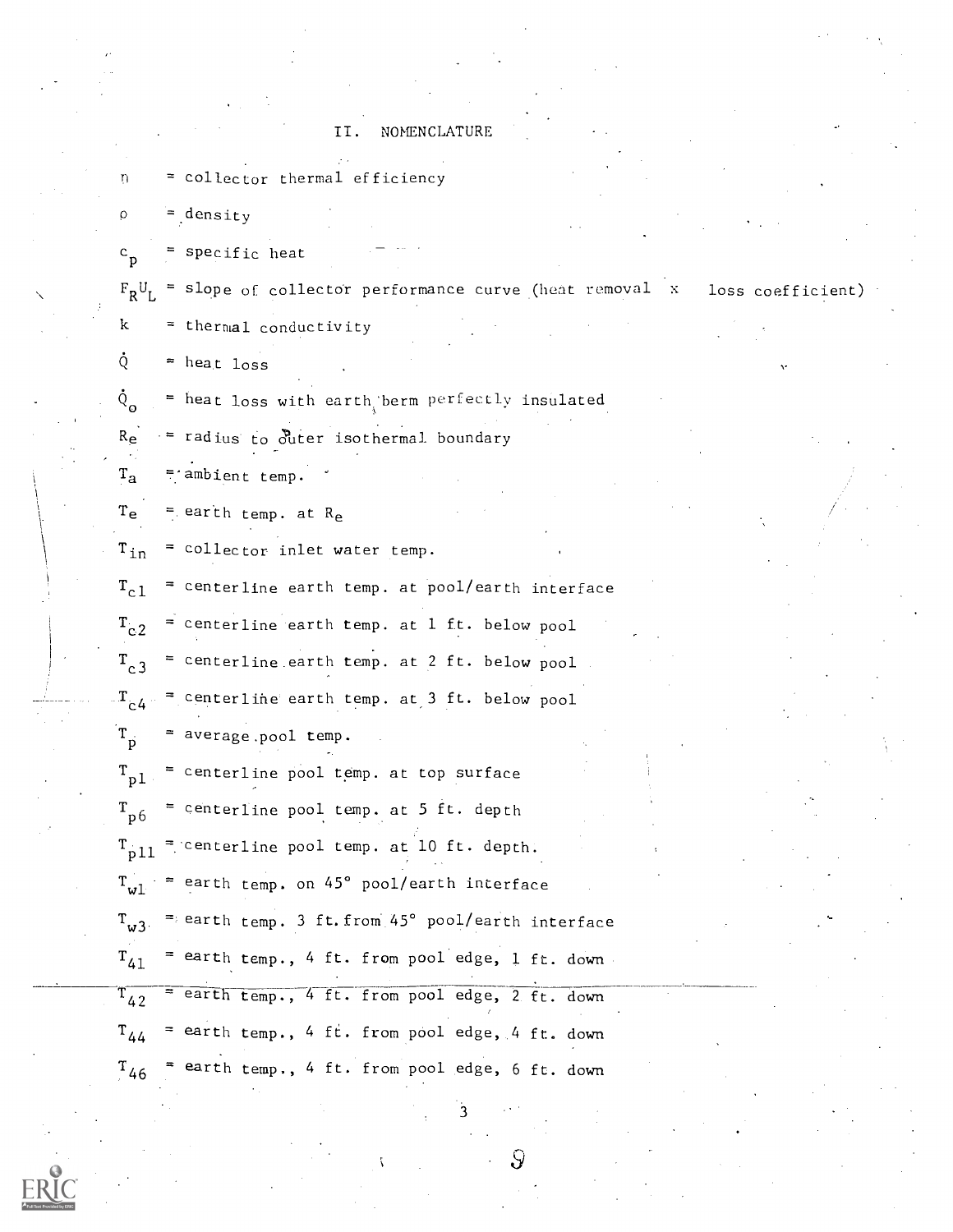#### III. NARRATIVE

#### Research Objectives

The research objectives include the design, construction, testing and evaluation of a new system for year-round collection and storage of solar energy for the heating of buildings.

The design of the system includes a  $103 \text{ m}^3$  (27,400 gal) water storage pool which resembles'a swimming pool. The'collector sub-system is that of a 53.5  ${\tt m}^2$  (576 ft.<sup>2</sup>) near horizontal open water-channel solar collector having two glazings. The solar collector acts not only to collect solar energy but also to reduce losses from the energy storage pool. Design modifications for improved structural and thermal performance are an important part of the research objectives.

The testing and evaluation program has included the use of standard instrumentation.and measuring techniques as well as analytical' simulation to determine performance under varying ambient and design conditions. The evaluation also will include structural, operational and economic considerations'.

#### B. Summary of the Progress

A new system for year-round collection and storage of solar heated water for the heating of buildings has been constructed and is being evaluated at the University of Virginia.

In the first year the research included developing improved structural and system design with construction, system operation in the collection mode, testing and evaluation.

4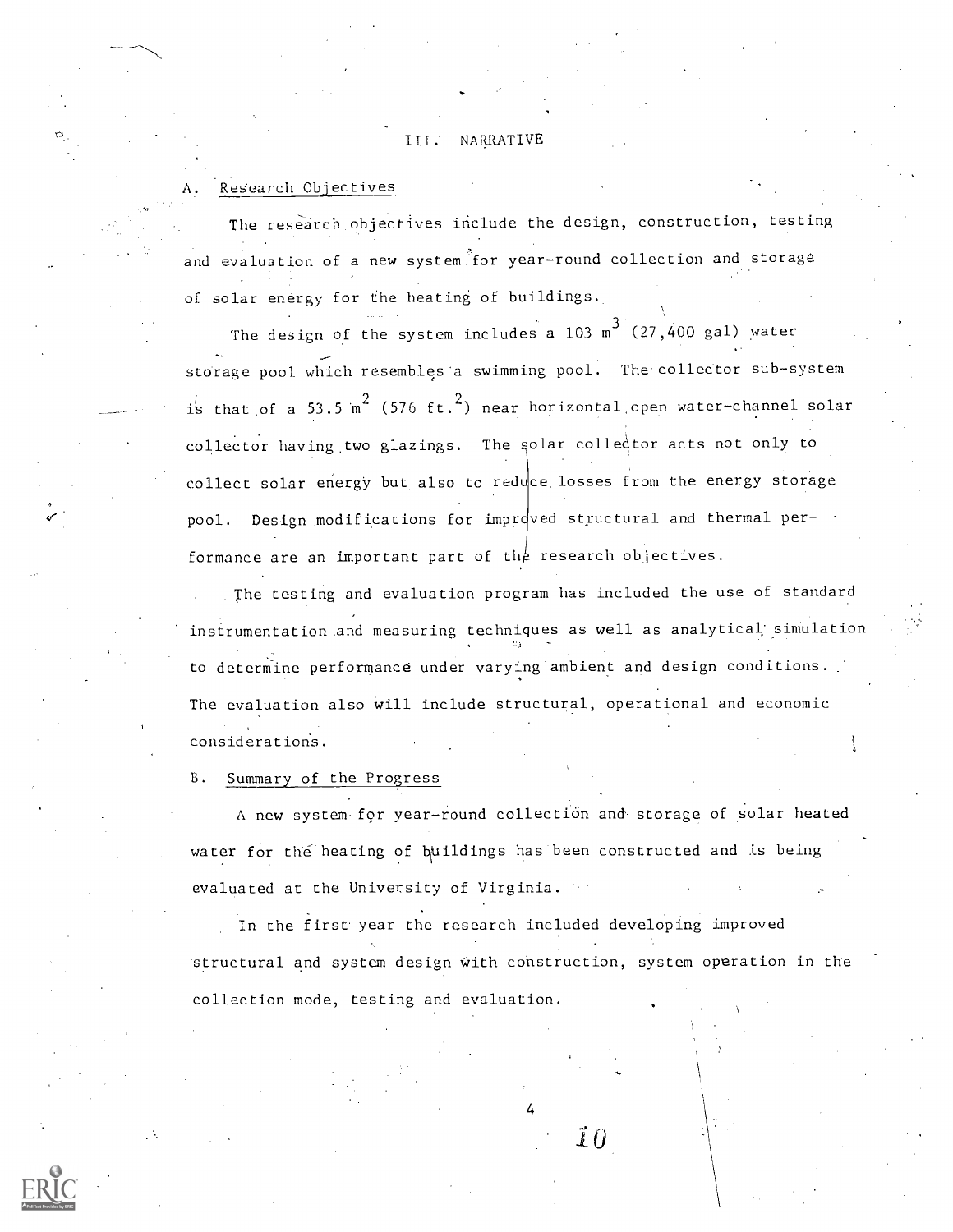Construction of a revised pool design with  $103 \text{ m}^3$  (27,400 gallons) of water capacity was completed, in November 1976. The solar collector, shown in'figure 1, became operational in February 1977.

Various modifications have been made such as the installation of a vertical reflector along the north edge of the pool shown in figure 2, improved glazing attachment, and improvedinstrumentation for monitoring energy collection and energy loss through the earth berm.

During the fall of 1977 it became obvious that energy losses were becoming significantly greater than energy collection. A study of possible ways to improve the insulation quality of the storage resulted in the conclusion that a full system shut down would be required in order to provide the proper improvement to the insulation. This was judged to be appropriate for follow-on work after the system had been operated throughout the 1977-78 heating season. 'A decision-was made to continue system operation in the heat collection mode with a modified. plan for energy extraction. \ A heat exchanger was provided to simulate the heat input requirements for a solar assisted heat pump for a residen- . tial heating application. The system began operation in the heat load mode (with solar collection, when available, as before) in December 1977.

Results are presented of analog and digital computer simulations which illustrate the influence of design modifications on system performance in the collection mode of operation.

Future research will include simulations of other design modifica- , tions (such as larger size systems with independent collector arrays) and experimental analysis of system operation in the heat load mode.

5

\ .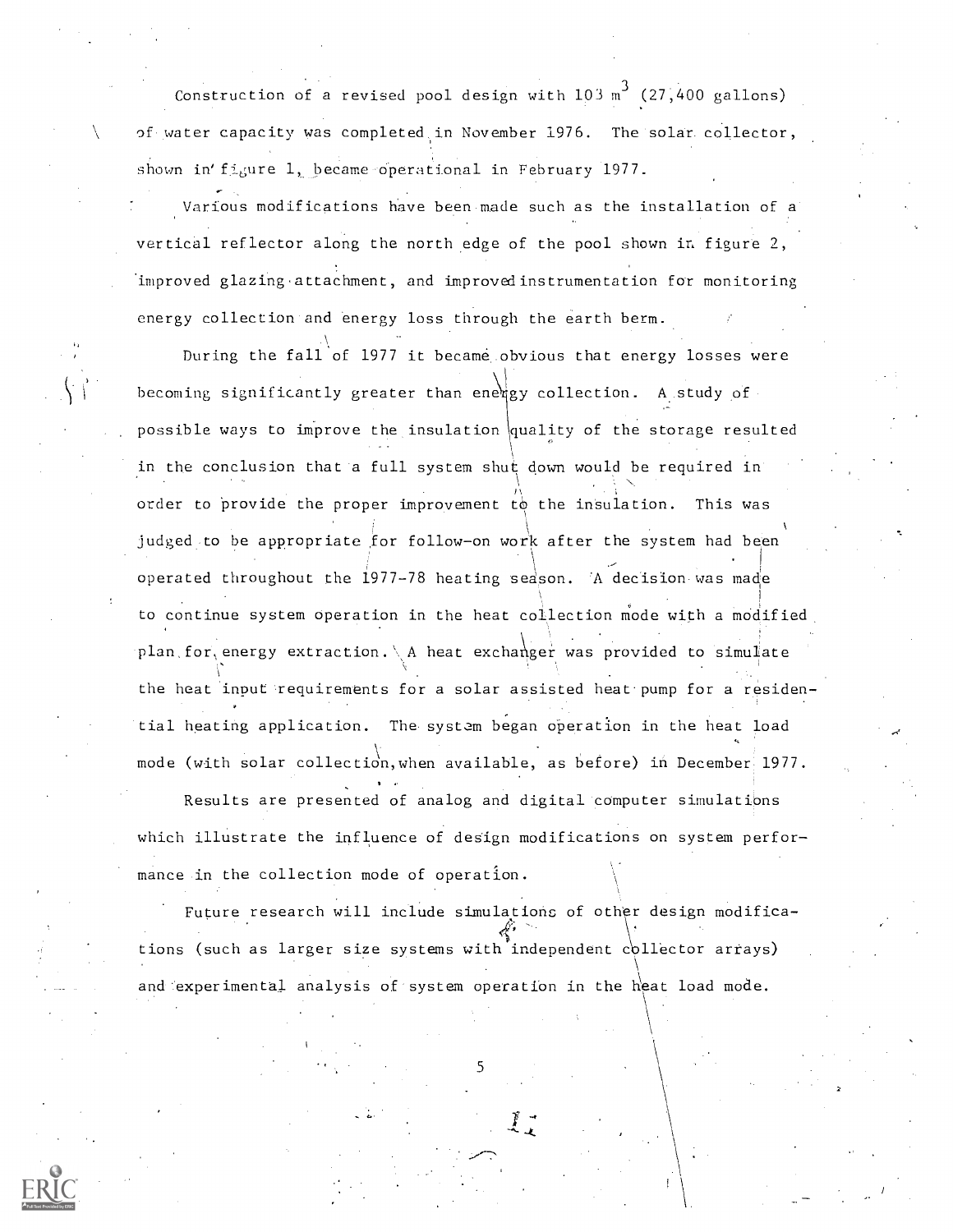

Figure 1, Annual Collector/Storage System, February 1977



Figure 2, Annual Collection/Storage System, March 1977

 $11<sup>fl</sup>$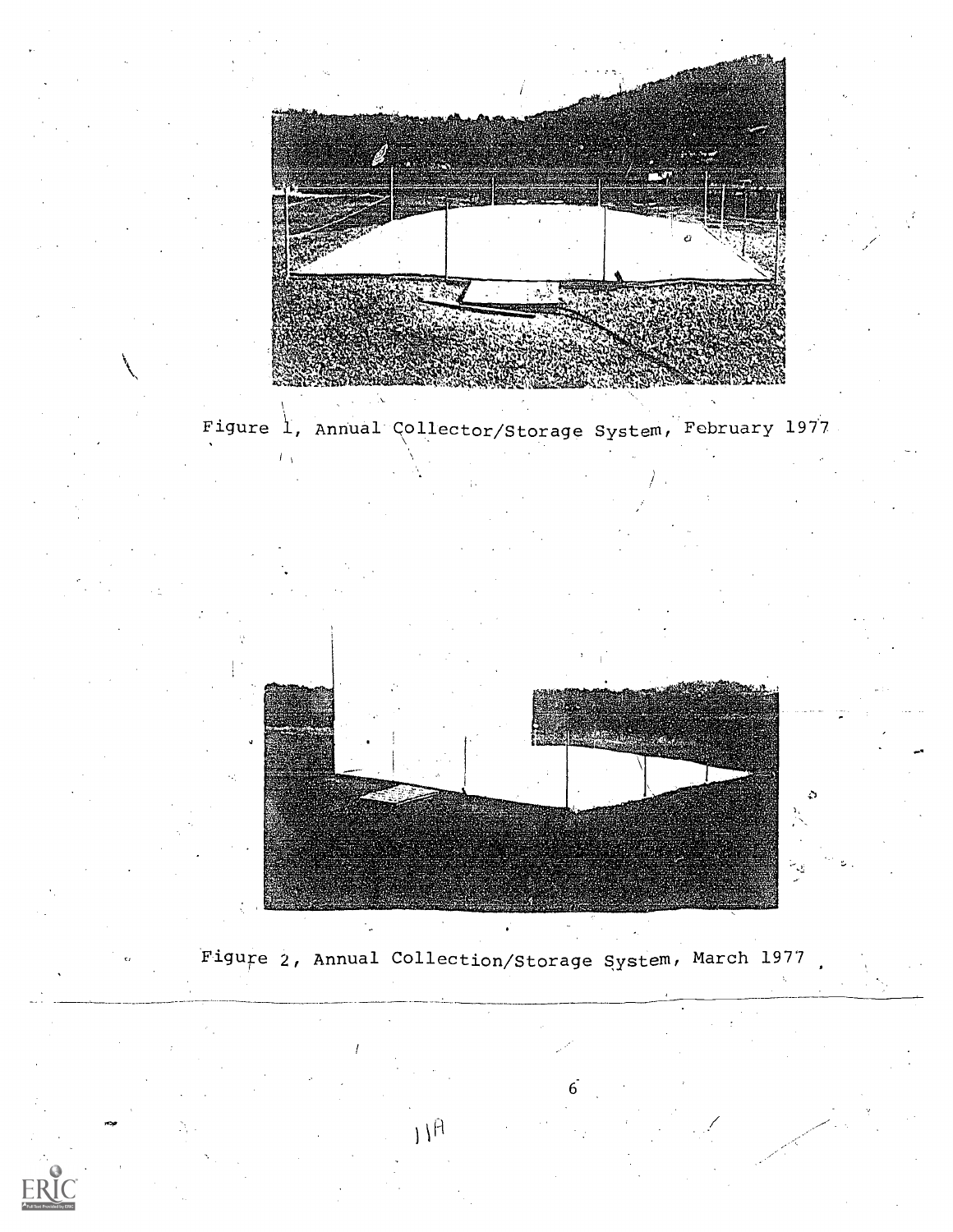#### C. Report of the Progress: System Description

In May of 1976, the University of Virginia began its research program to evaluate a new system for the year-round collection and storinge of solar-heated water which couldbe used for the heating of a building. The system includes a 53.5  ${\rm m}^{2}$  (576 ft.<sup>2</sup>) solar collector on the top of a  $103 \text{ m}^3$  (27,400 gal) energy storage pool which resembles a swimming pool. Included in the collector are the near-horizontal absorber surfaces, the inner glazing and the outer glazing shown in Figure 3 and the inlet manifolds shown as a top view in Figure 4. The location of the solar collector on the top of the storage pool restricts the convective and evaporative heat transfer relative to that of traditional solar pond systems  $[1]$ ,

As illustrated in Figure 3, the energy storage pool is designed with the sloping earth surfaces at  $45^\circ$ . This design was selected because of the stability of such surfaces without a requirement for structural reinforcement. A traditional swimming pool having vertical walls with reinforced concrete structural support could be used in this system; however, the cost of the reinforced wall structure would be considerable and was judged to be unnecessary.

The pool design includes a factory manufactured 20-mil polyvinylchloride swimming pool liner. All the seams were heat sealed at the factory to assure their integrity. In addition, special care was taken to ensure that this liner would not be punctured. The earth surfaces were smoothed as much as possible and a duPont Company"Typar" (spunbonded polypropylene) subliner was installed on the earth surfaces to

7

 $11-3$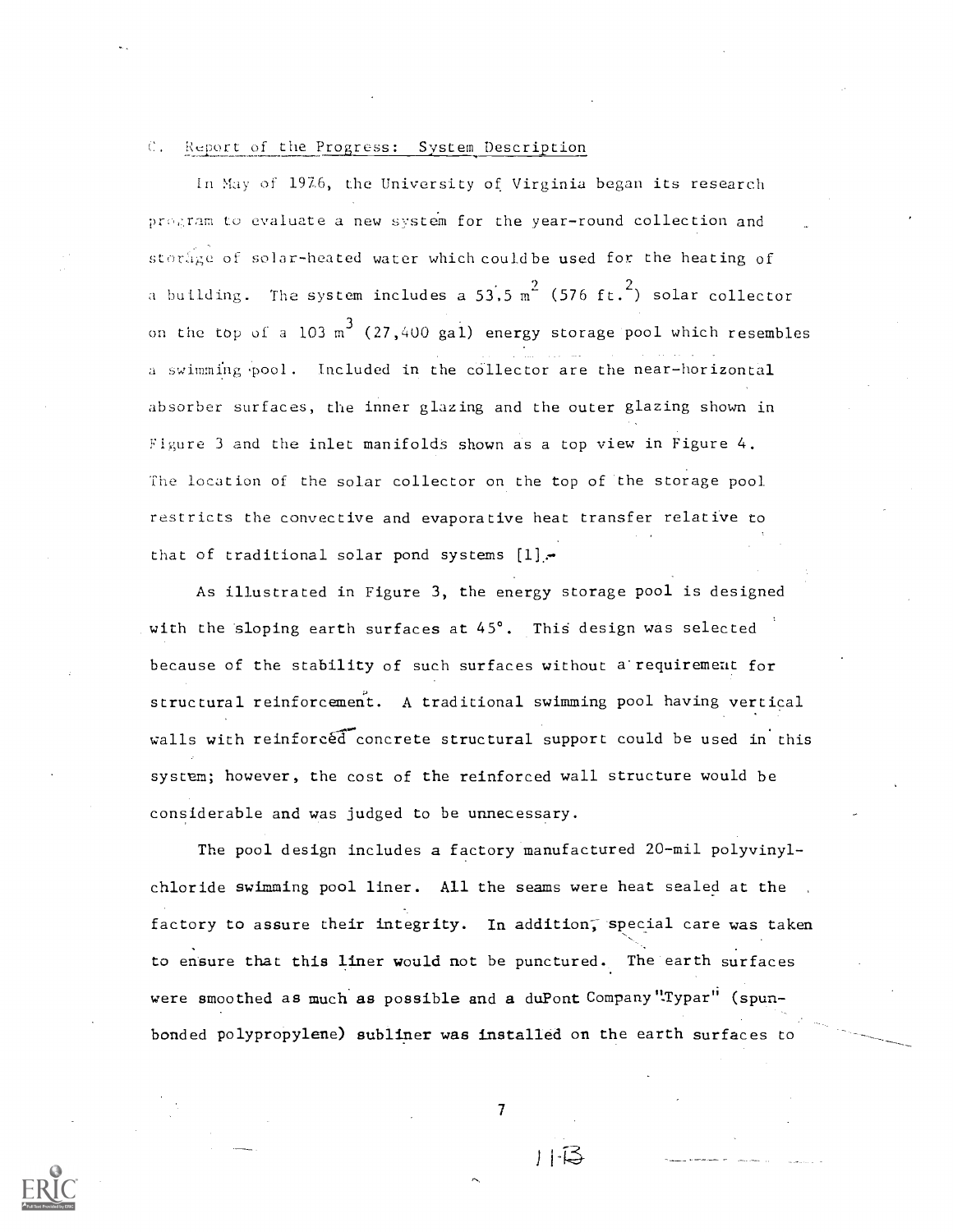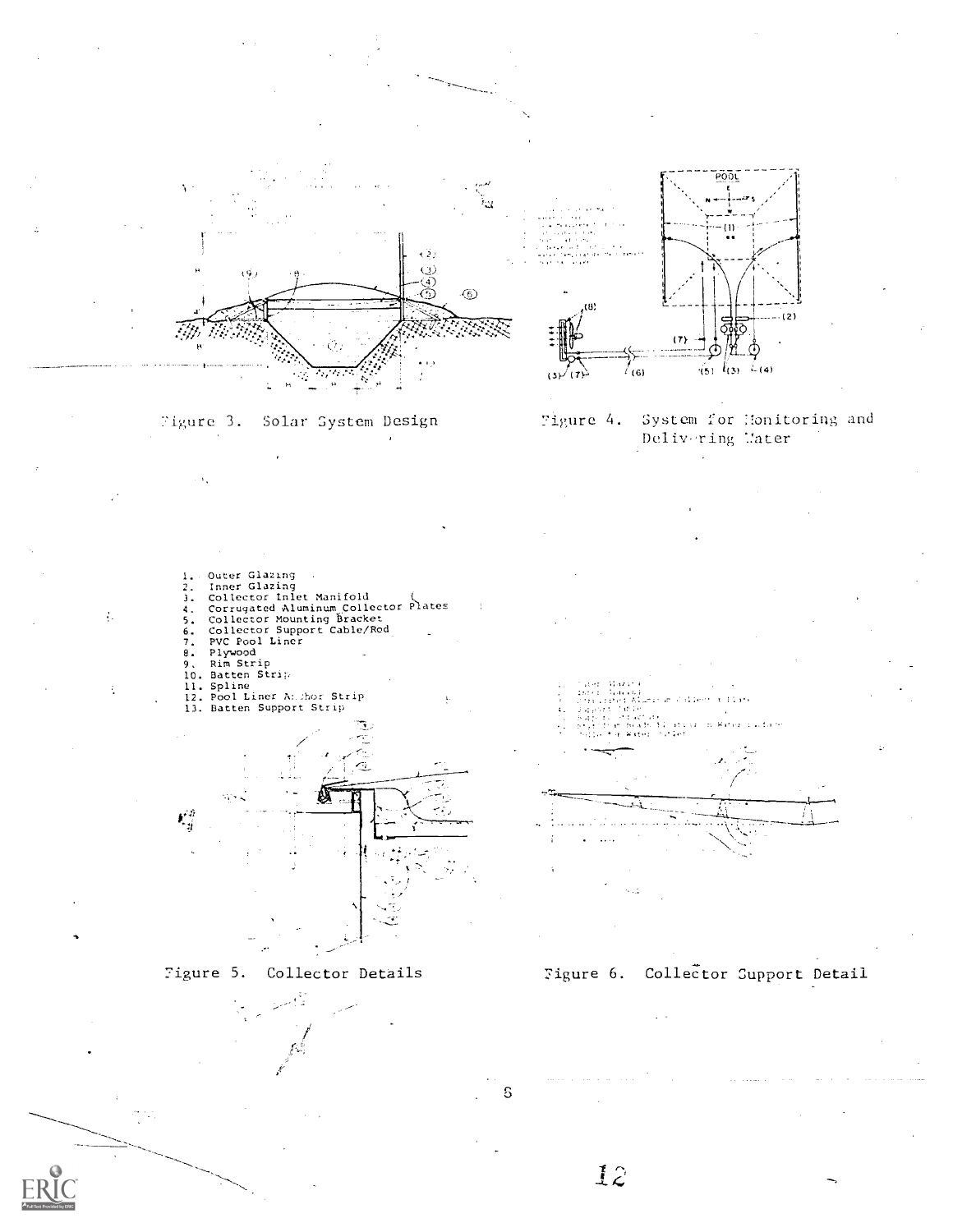prevent migration of sharp stones, etc., from penetrating the liner.

The solar collector setected for the annual collection/storage system is that of a near-horizontal open water-channel solar collector having two glazings as indicated in Figures 5 and 6. The glazing materials are separated by air pressure from a small fan (47 watts) with the inner glazing lying on top of the corrugated metal collector plate. Water : lows from the north and the south perimeters of the collector system down the valieys of the corrugations to the center of the pool where it exits and flows through a layer of styrofoam beads floating on top of the water surface.

The glazing material which has been selected is that of a 6-mil thick greenhouse film sold as Monsanto 602. This is a flexible poly ethvlene "copolymer" greenhouse covering which has a transmittance of 88%. It has been widely used throughout the United States and is available in an adequate size to cover the pool in a continuous sheet. Although it is very inexpensive for a glazing material (\$0.28 per square meter) the outer glazing was found to sustain a 8% reduction in transmittance over a five (5) month period of use. The outer glazing was replaced with new Monsanto 602 in July 1977.

D. Report of the Progress: Collection Mode of Operation

The collection and storage system began operation in late February 1977. When adequate solar energy is available, the collection system is turned on by a controller. The hot water from the solar collector flows through the floating beads at the centerline of the pool and into the top of the hot water storage.

9

 $\tilde{f}$   $\tilde{f}$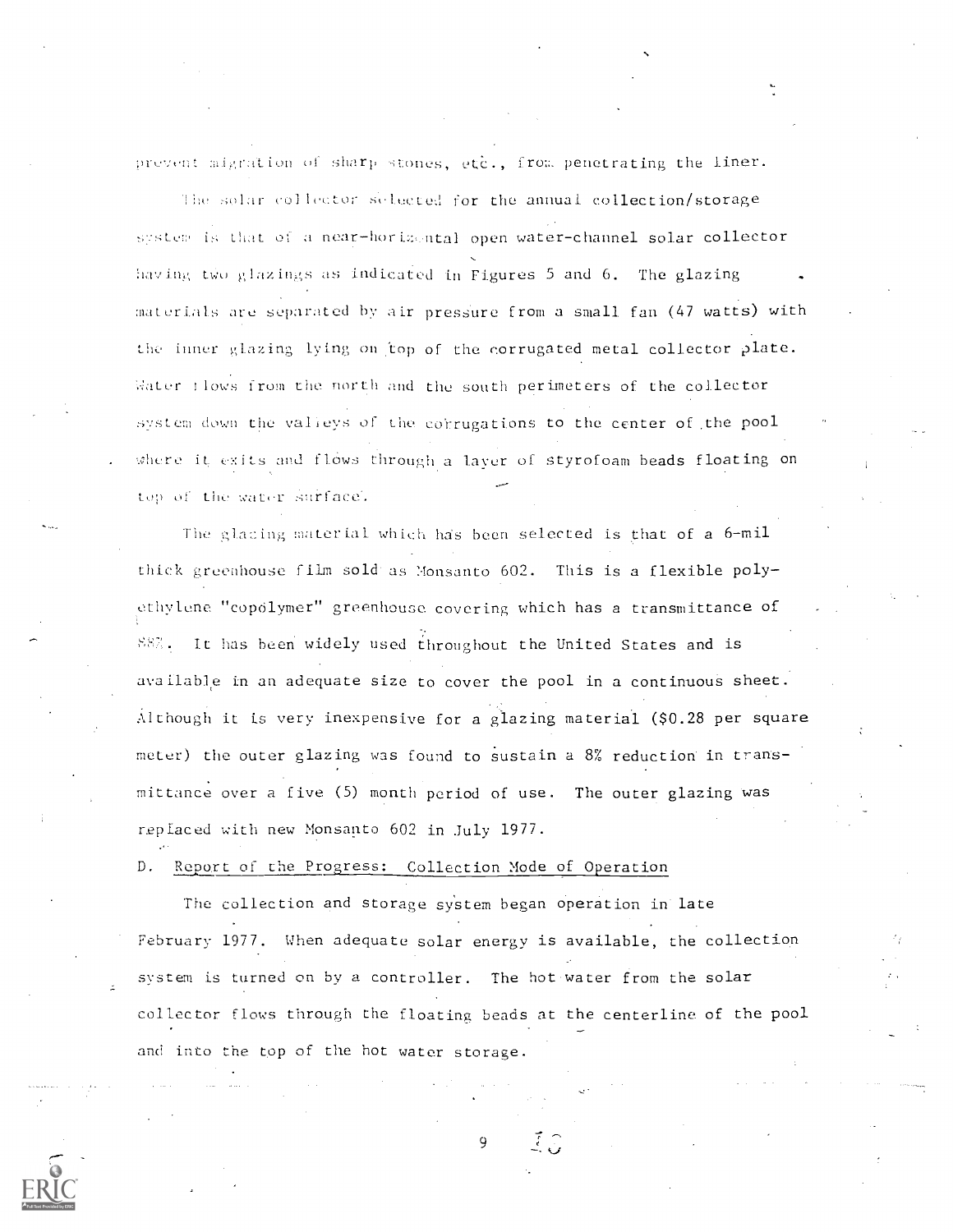One should note that the col<sup>lector</sup>s are  $_{\tt near-h0}$ rizontal which is not the desired orientation,  $\rho^{g}$ <sup>rticul</sup>arly f<sub>or wi</sub>nt*e*r solar energy collection. A vertical reflecto<sup>r has been construed along the north</sup> edge of the collector to increase <sup>the ener</sup>gy capture, particularly during the winter months.

Figure 7 displays the thermal Performance of the collector as a plot of  $(T_{in} - T_s)/I$ . One should note that the reflector was not up when the summer performance data  $v^{e^{\gamma}e\, \text{obtained}}$ , Also, the winter performance calculations did not pro<sup>vide for</sup> the energy int<sup>ercepted</sup> by the reflector to be included in the de<sup>nominator</sup> of the efficiency (output : input) calculation.  $C_{O_{RS} \simeq n_{1}e n_{2}t}$  the winter performance curve gives a false impression of a r $_{\rm edu\ldots dd}$  v $^{2^{\&\!u\!e}}$  of  $_{\rm F_{R}U_{L}}$  (slope).  $^{\rm It}$  is in It is important  $\mathbf{v}$  , where  $\mathbf{v}$ to note that the reflecto<sub>r is v</sub>ery <sup>im</sup>portant t<sub>o wi</sub>nter <sup>solar</sup> energy collection for typical values of  $({}^{\text{T}}\text{in}^-\text{ }^{\text{T}}_{\text{a}})/\text{I}$  around 0.08  $[{}^{\circ}\text{Cm}2/\text{w}]$ .

Figure 8 presents the <sub>tempe</sub>ra<sup>tures</sup> observ<sub>ed fo</sub>r t<sup>he seasonal</sup> solar, energy storage pool. One <sub>notes</sub> t<sup>hat the</sup> pool and eart<sup>h temperatures <sub>rose</sub></sup> steadily until the months of  $_{\text{Aug}}$ ust and September, but then dropped off rapidly. The obvious reason for  $t^{\texttt{pis}}$  change i<sub>s that</sub> the var the variation in incident solar energy and  $_{\tt ambien}$ t temperature with seaso<sup>n and</sup> the fact the season  $_{\tt fact}$ the relative losses. This  $_\textbf{expert}^\text{partal}$  observ<sub>ation</sub> is consistant with that the storage pool does  $_{\texttt{not}}$  ha<sup>ve adequate size or insulation to reduce,</sup> the experience the similar sized  $p^{\rm{ool}}$  installation at  $0^{\rm{hio}}$  Agricultural  $\hskip 10mm$ Research and Development Center  $[2]$ .

One should note that no programmed energy extraction from storage One should note that no programmed energy extraction from storage<br>has occurred for the time period o<sup>f the</sup> data presented. An energy

> $1, 1$ 10

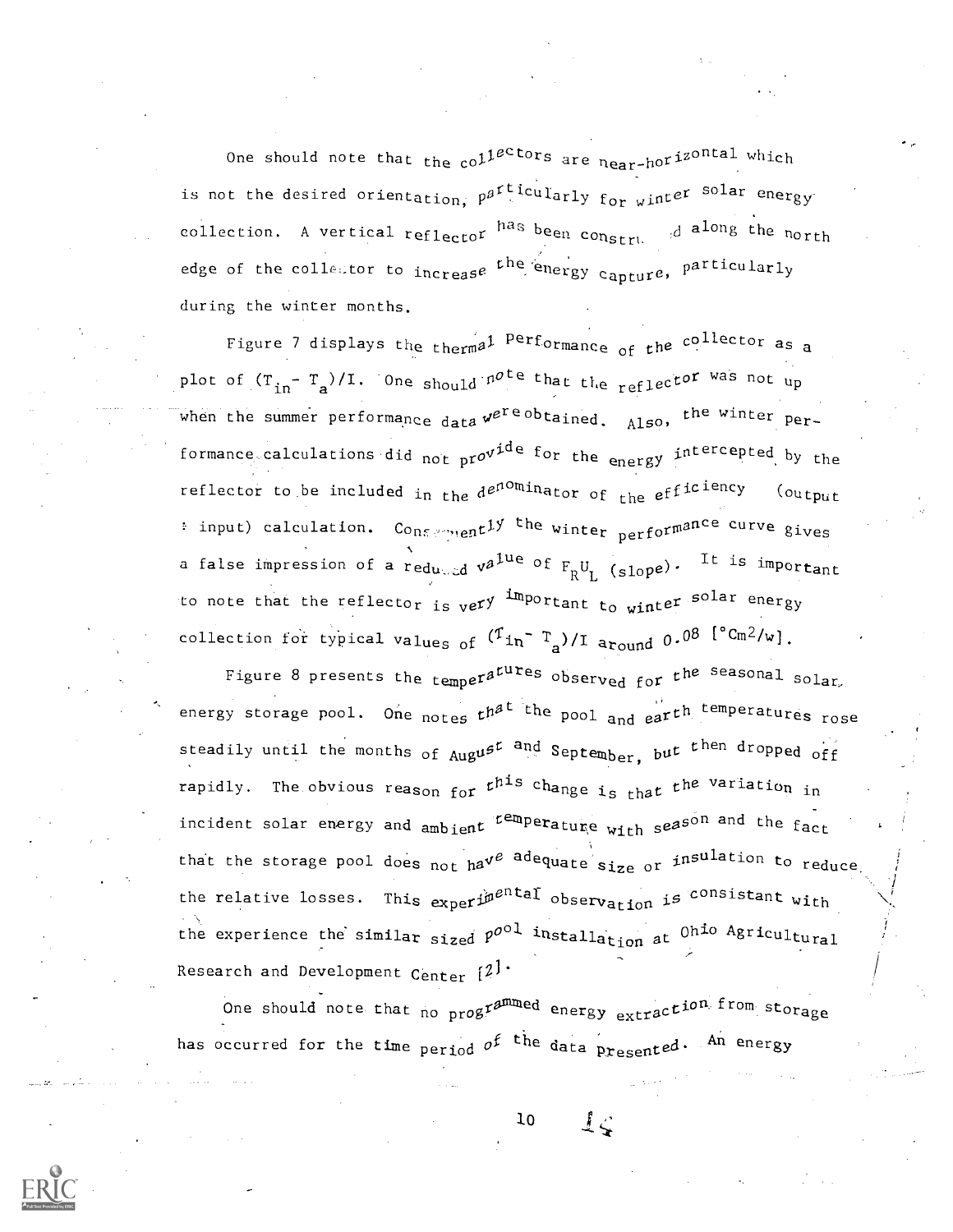



 $11\,$ 

 $\bar{z}$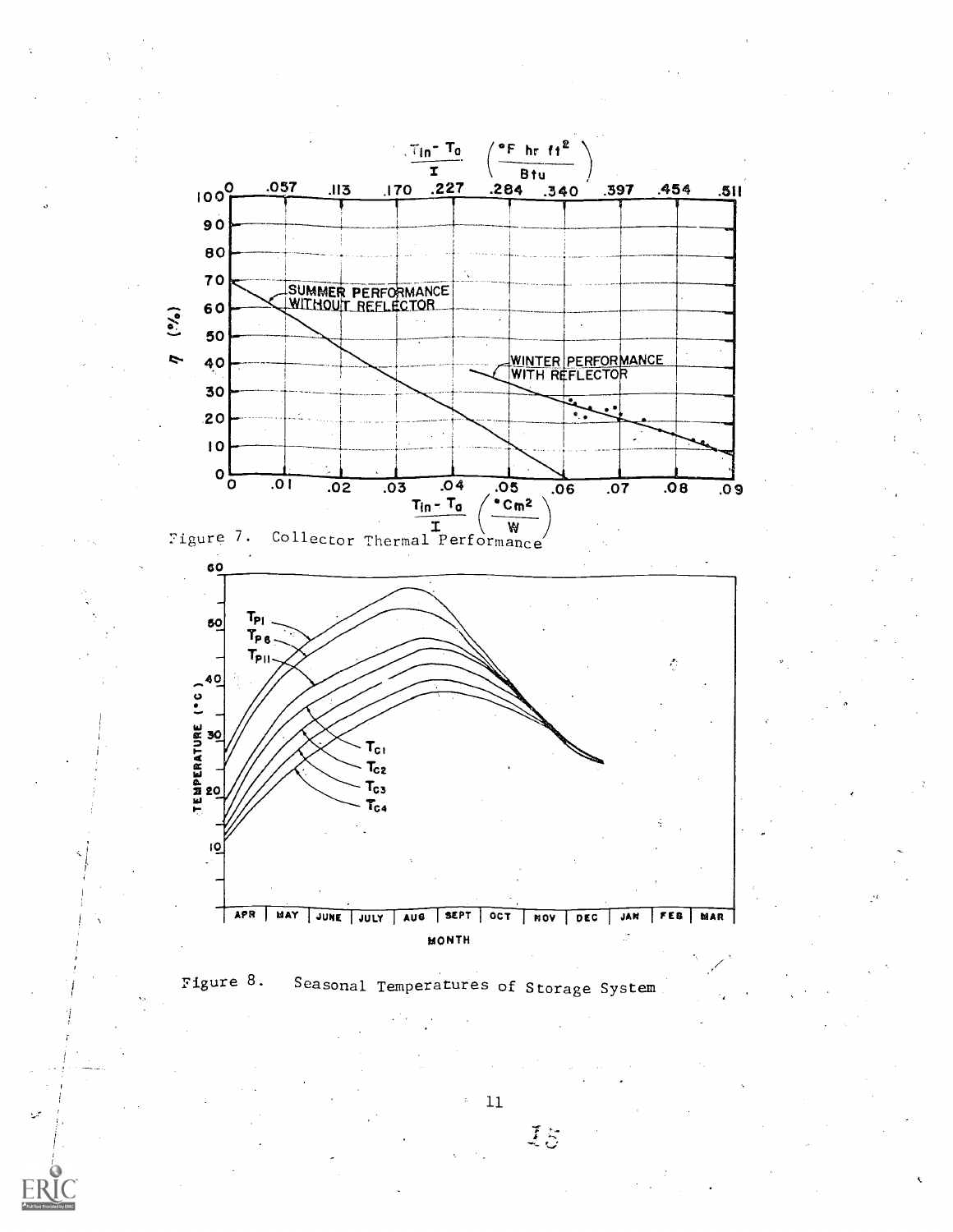-extraction program began operation in December 1977 with enerry (hot water) being delivered to a heat exchanger in a proper- amount to sinulate the requirements of a het pump for a residential application. The heat load mode of operation is described in a later section. E. Report of the Progress: Energy Loss Analysis

Energy losses from such solar pools occur by various heat transfer mechanisms and  $\stackrel{\sim}{\text{can}}$  be attributed to the heating up of the surrounding soil, conduction losses from the top surface directly to the atmosphere, and losses through the soil to the atmosphere. These losses depend on the size and the geometry of the pool, the energy input to the pool from the solar collector, the meteorological conditions and the physical properties of the system.

#### 2-1. Analog Model Description'

An electrical resistance-capacitance network has been set up to simulate the heat transfer processes from a hemispherical pool of water to the surrounding soil and, through the soil to the ambient air. This network used a modified version of the Heat Exchange Transient Analog Computer developed by R. M. Hubbard [3]. In this.analog the temperature is represented by a voltage, the rate of heat flow by-current, and thermal resistances and capacities by electrical resistors and capacitors. By using appropriate scaling laws  $[4]$ , a network can be set up to represent the rmal capacitance and heat transfer resistances for a particular pool geometry. The network can accept properly scaled 'time-dependent solar energy input and variable ambient and energy demand conditions. Selected parameters can be adjusted easily so as to simulate different design conditions.



12

IS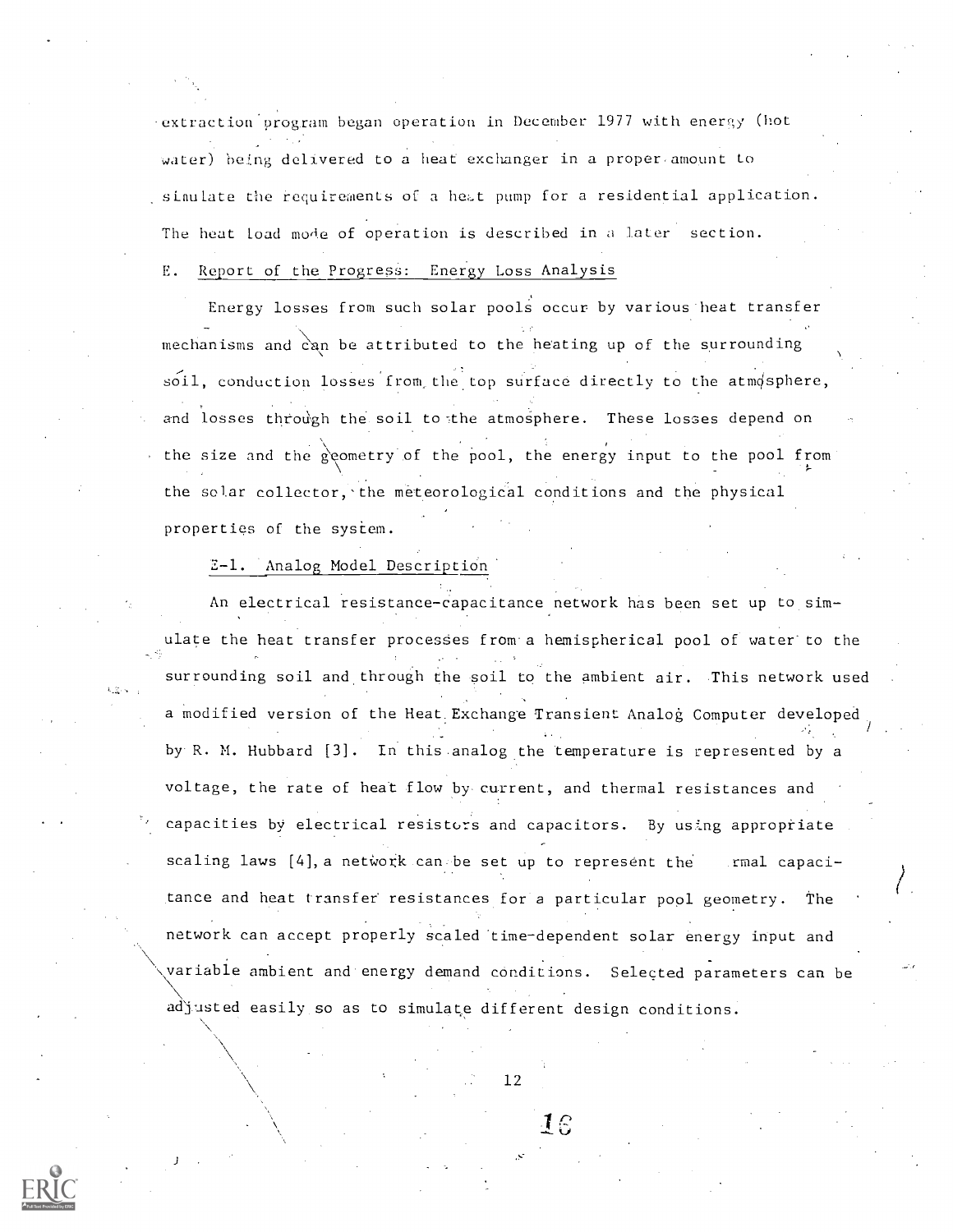For the nitial simulation of the storage pool heat loss problem, we chose to consider heat transfer by conduction through soil of uniform and constant physical properties. A hemispherical pool of water was chosen. The soil surrounding the pool was divided into 24 elements as illustrated in figure 9, with nodal points (at the center of each element) interconnected by resistors representing thermal resistances between adjacent points. A vector volume approach [4] was used to determine the effective resistance. as the area normal to heat flow changes with both radial and angular posiions. The capacitance of each element is directly proportional to its volume. Since the hemispherical heat source has symmetry, only a slice of the surrounding earth need to be considered.

The boundary conditions were applied by connecting the adjacent nodes to appropriate resistors and to voltage sources representing the desired boundary temperatures.

:The properties of soil used in the simulation were fixed with:  $p = 1,500 \text{ kg/m}^3$  $c_{\texttt{c}}$  = 880 J/kgK p  $k = 1.28$  w/mK

Scaling factors were determined largely by the size and number of resistance and capacitance elements available. The following relations Were set between the important variables:

1 volt =  $1^{\circ}$ C

1 analog second  $= 1$  week real time

1 microampere =  $3.84$  kw hr/day heat rate

To obtain the above scaling factors, resistors ranging from ,26 to 18.6 negohms and capacitors from 0.226 to 440 microfarads were needed.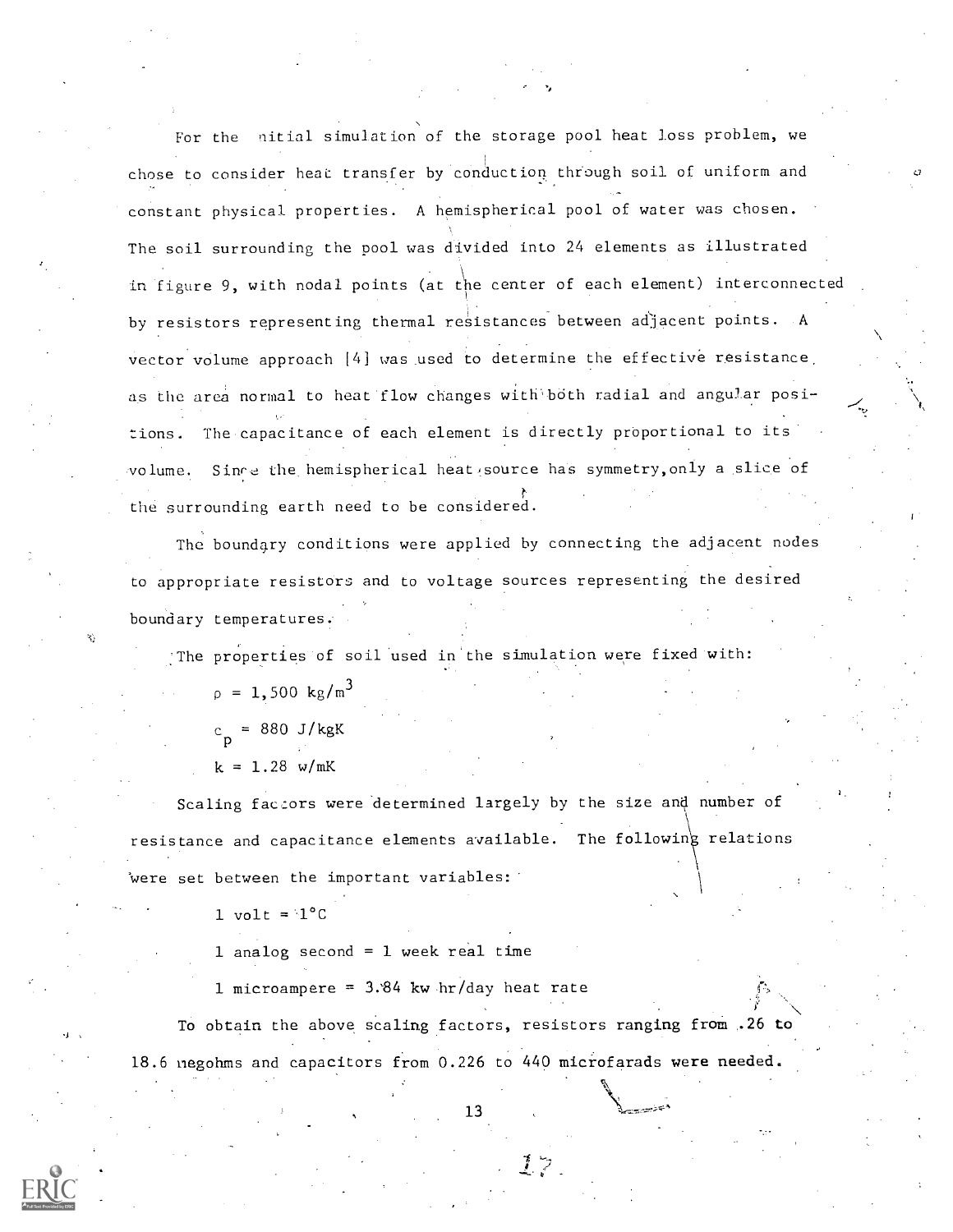#### E-2 Digital Simulation Model

A digital computer simulation model-'has been developed with the following four components: (a) a one-dimensional finite difference model of the thermally stratified pool of water; (b) a. three-dimensional finite clifference model of the surrounding soil; (c) a solar collector model based on experimental thermal performance data; and  $(d)$  a simple model of the load.

As illustrated in figure 10, only one-cighth of the pool and surrounding soil are modeled because of symmetry (no heat flux across planes of symmetry: D, G, and H, shown in figure 10). The boundary condition at the top of the simulated pool is set by the condition of the solar collector. Boundary conditions at planes A and C originally allowed for convective heat transfer [5]; however, the temperatures of the surface nodes with the convective boundary conditions were found to be essentially equal to the ambient temperature. The distance from the pool to boundaries E and F were determined by trial running of the program. A distance of 6.1 m (20 feet) was found to be adequate. Moving these boundaries by approximately 1.2 m or 4 ft. had less than 1.5% effect on the heat loss from the pool.

E-3 Model Verification and Experimental Results

To validate the analog network, the steady state conduction was simulated through a spherical shell with a cavity at a higher temperature than the outer surface. These results are summarized in Table 1. It is interesting to note from Test  $1$  and  $2$  that having the constant ground temperature at a finite radial distance\of 38.9m from the center' of the pool rather than at infinity dcreases the pool heat loss rate by approximately 10%. The losses to 'the earth further out may be overestimated slightly but this effect would

 $\overline{14}$   $\overline{18}$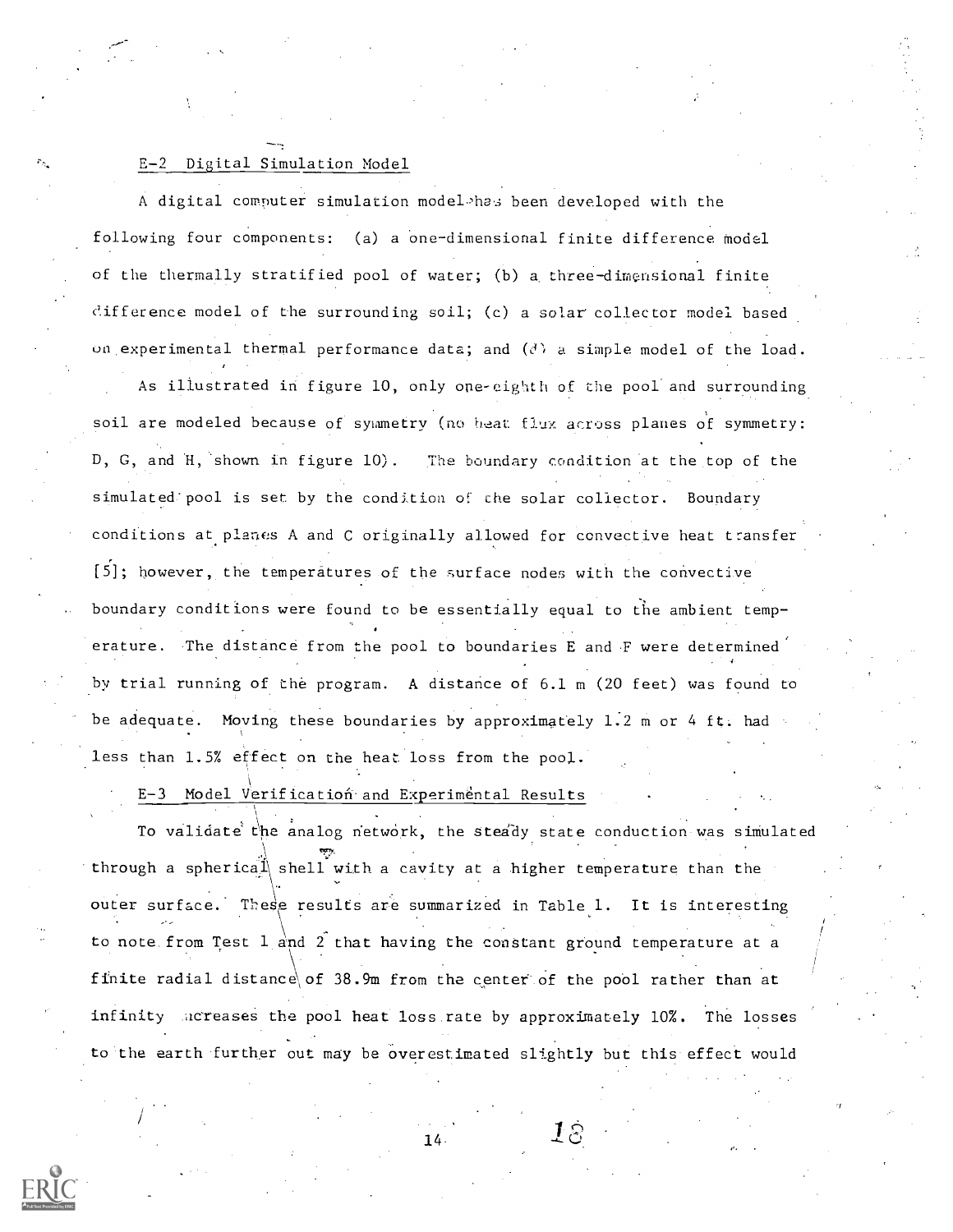#### MODEL VALIDATION: STEADY STATE

### Peol Temperature  $T_p = 82^{\circ}C$

# Earth Temperature  $T_e = 10^{\circ}C$

| Model    | Air/Ground<br>Surface | : Const. Temp. Earth<br>τ.<br>at $R_{\alpha}$ , m<br>$\sim$ . | Pool Heat Losse<br>kW-hr/day |  |
|----------|-----------------------|---------------------------------------------------------------|------------------------------|--|
| Theory   | Insulated             | ×.<br>œ                                                       | $\mathbf{r}$<br>64.8         |  |
| Theory   | Insulated             | 38.9                                                          | 71.4                         |  |
| Analog   | Insulated             | ٠<br>38.9                                                     | 72.6                         |  |
| Digital* | Insulated             |                                                               | 73.2<br>٠                    |  |
| Analog   | $= 21^{\circ}C$       | 38.9                                                          | 124.6                        |  |

Digital model for truncated pyramid shape. Constant<br>temperature earth at 6.1m from pool sides and bottom. NOTE:





lest



Figure 10. Digital Model Elements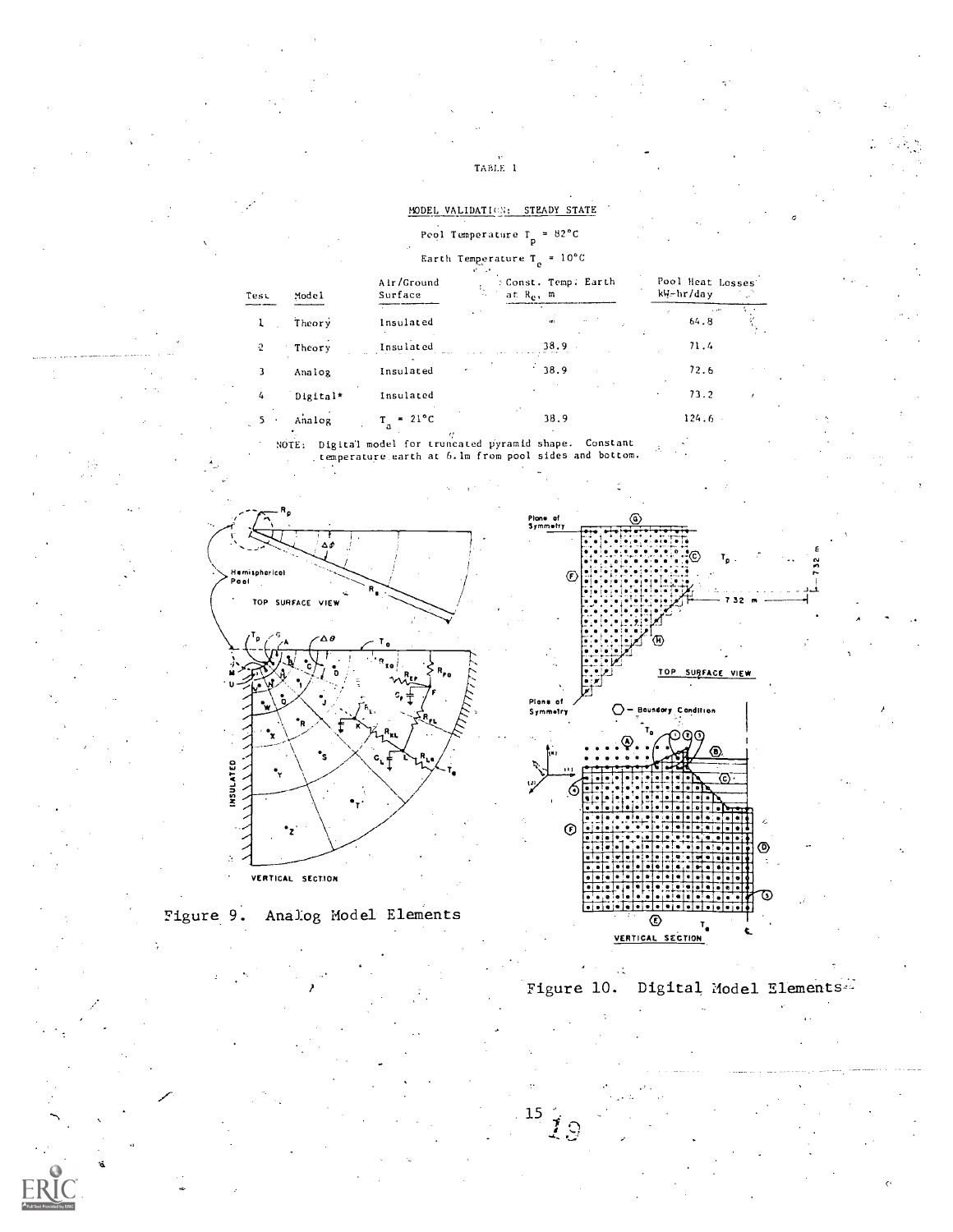he conservative in considering-the performance of the storage pool. The agreement between Test 2 and 3 was excellent.

The digital model was also evaluated under the conditions listed in Table 1. Note that good agreement was obtained between the digital model and the analog model under the conditions where the analog model had a pool perimeter equal to that of the actual pool and the simulated model. This was based on Shelton's conclusion that the heat losses from a hemispherical pool are proportional to the perimeter (radius) rather than the heat transfer surface area  $(radians^2)[6]$ .

 $^{\circ}$  Steady state heat losses from the pool have been simulated over a range of pool, ground, and ambient temperatures. Shelton has analyzed heat losses from a similar hemispherical heat storage device [6]. However, Shelton's results were all based  $\rho_{n}$  no heat losses from the soil to the air through the soil-air interface. By considering this heat loss mechanism, the energy losses are considerably increased (approximately 70%) as shown by Test 6 in Table 1.

The limiting (steady state) heat loss results are summarized in figure 11. Note here that<sup>e</sup> the simulated pool losses (which include losses to the ambient as well as to the constant temperature earth) app ar to be approximately linear with the difference between the pool temperature and the air temperature. From figure 12 one can discern that the influence of pool temperature minus earth temperature is much less significant than pool temp-' erature minus ambient temperature.

Results of experimental data for the annual collection and storage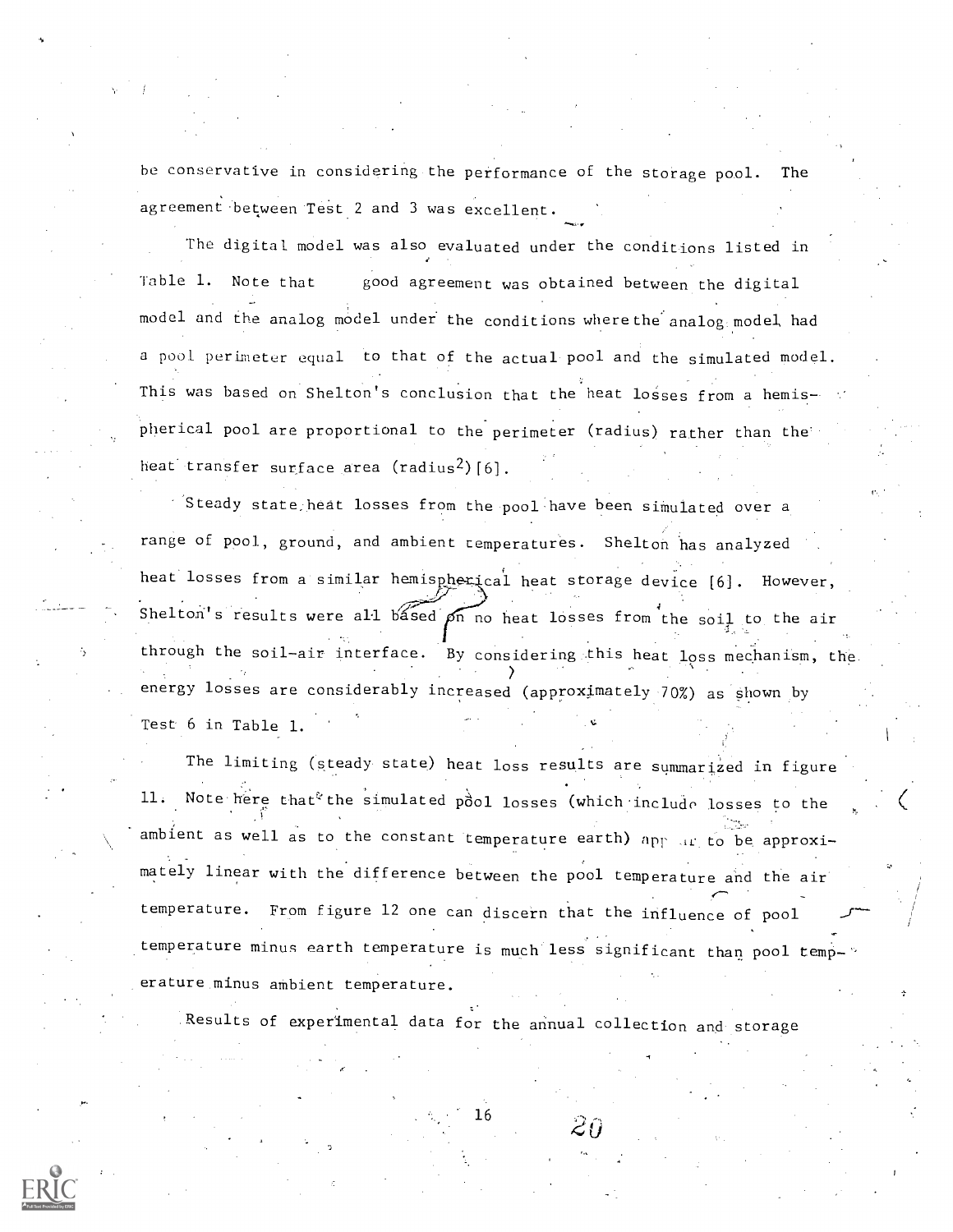





Figure 12. Steady State Energy Loss as Function of  $(T_{D}^{D})$  $-T_e$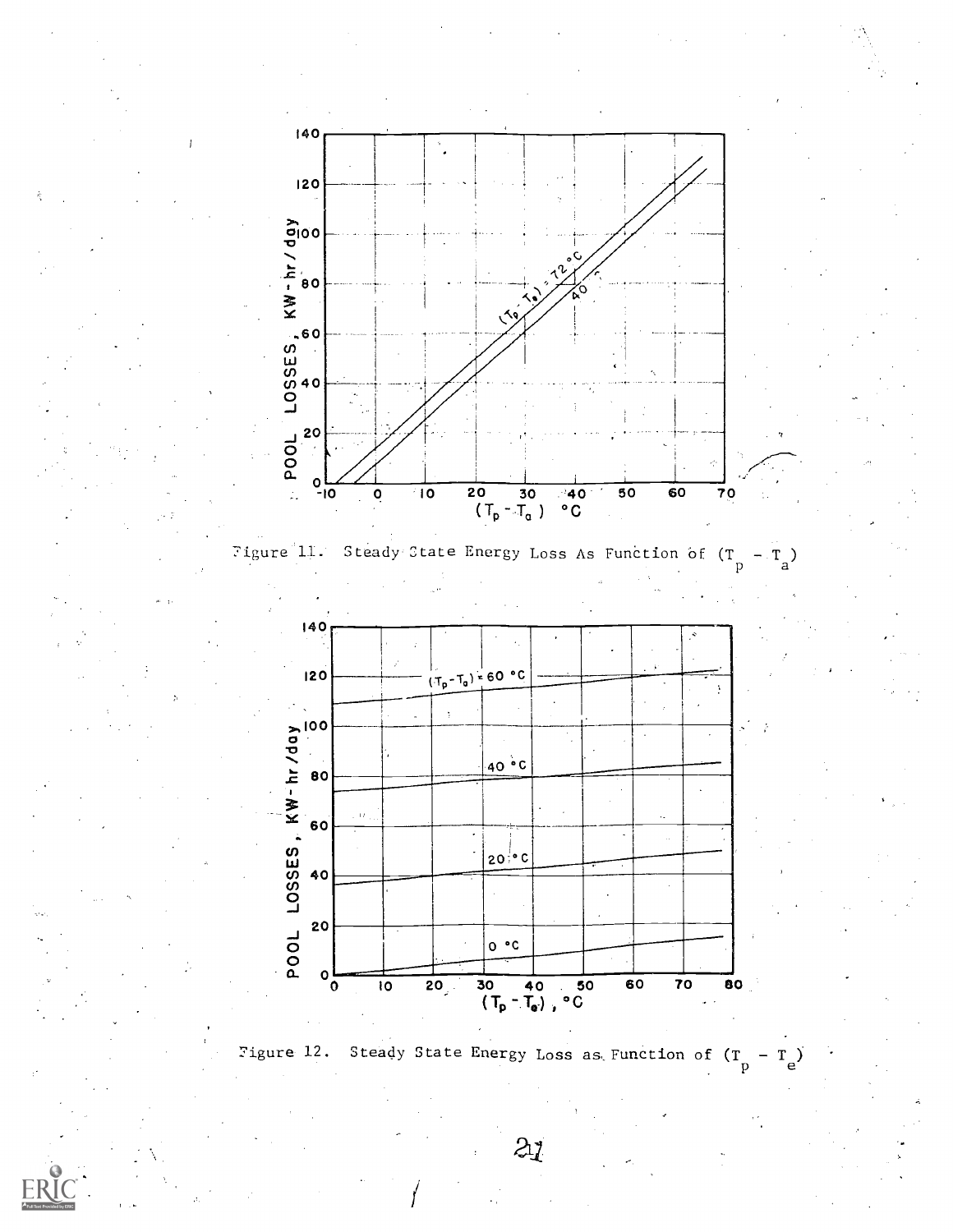system operating in a collection mode were presented in figure 8. One notes that the water storage temperatures were shown to reach a maximum and a state in August which would be an indication of excessive heat losses over energy collected from that time forward.

The digital computer simulation model was run using ambient conditions derived from a 1955 weather tape for Washington, D.C. Although it is clear that the particular weather 'conditions at the experimental site during 1977 are different from those used in the simulation, the following conclusions can be made.

Simulation shows, as illustrated in figure 13,. that a cyclic pool temperature should be expected. The simulation indicates a peak temperature reached on approximately August 1 when the pool had been operating in the collection mode at least since early March. If the pool began operation in the collection mode on July 1, the expected peak temperature.,would occur approximately September 1 and if the pool began operation on October 1, the peak temperature would occur at approximately November 1. CNote also that if the pool had been operating in the collection mode for at least six months, the influence of start up time would be negligible compared to the anticipated temperatures from continuous operation in the heat/collection mode.

Pool stratification determined experimentally. are -in good agreement with the simulation model, as illustrated in figure 14.

Although simulation studies have not been done to consider the influence of diurnal variations of temperatures in the earth berm (adjacent to the pool), experimental measurements have been taken. Figure 15 illustrates the diurnal

18

 $2\overline{z}$ 

-4.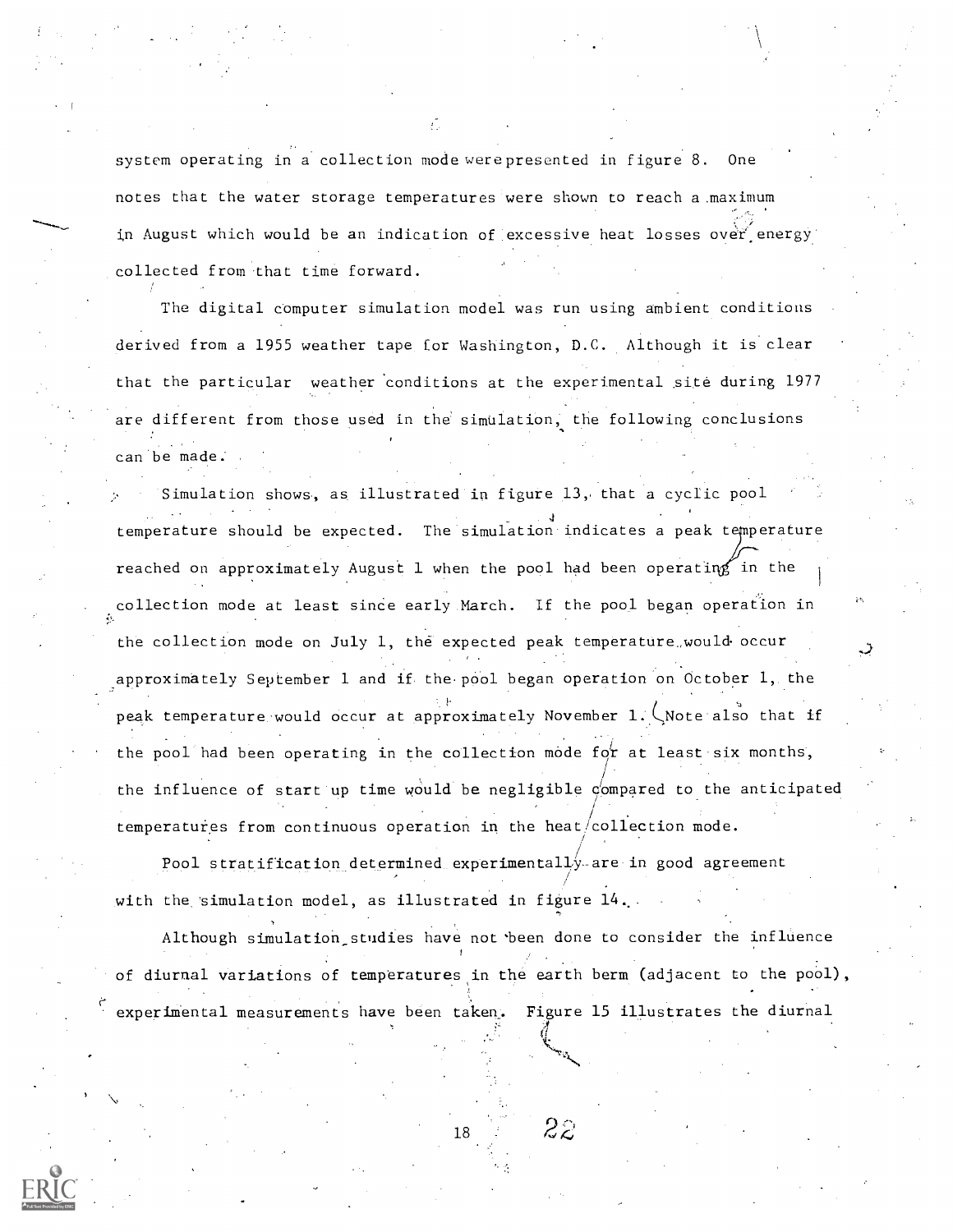variations of the ambient temperature' and soile temperatures at various locations. One should note that these data were taken on a sunny day (October 7, 1977) followed by a cloudy day having a very light rain. Note also that the ambient temperature and the earth berm temperature to a depth of one foot have signtificant diurnal variation, but that the earth temperatures at locations below this appear to have near negligible diurnal variations.

### F. Report of the Progress: Influence of. Design Changes

On the basis of information presented in the previdus section, one may conclude that the high heat losses from the present experimental system make it ineffective for operation as a device for annual storage of year-round collected solar energy for direct heating of buildings. Various design modifications, however, may change this conclusion.

The first design consideration would be that of modifying the system in order to provide for additional insulation. Table 2 summarizes the results of analog simulation studies of the influence of varying amounts of insulation placed at convenient locations within the earth berm. Note that one may conclude that a most important location for placing insulation Would be along the interface between the pool structure and the earth berm. This is true because the earth.berm in this particular design is relatively ineffective as an insulator, when one considers steady heat transfer over long periods of time.

The effect of insulating the soil/air interface along the earth berm is illustrated in figure 16. The heat loss rates are made non-dimensional

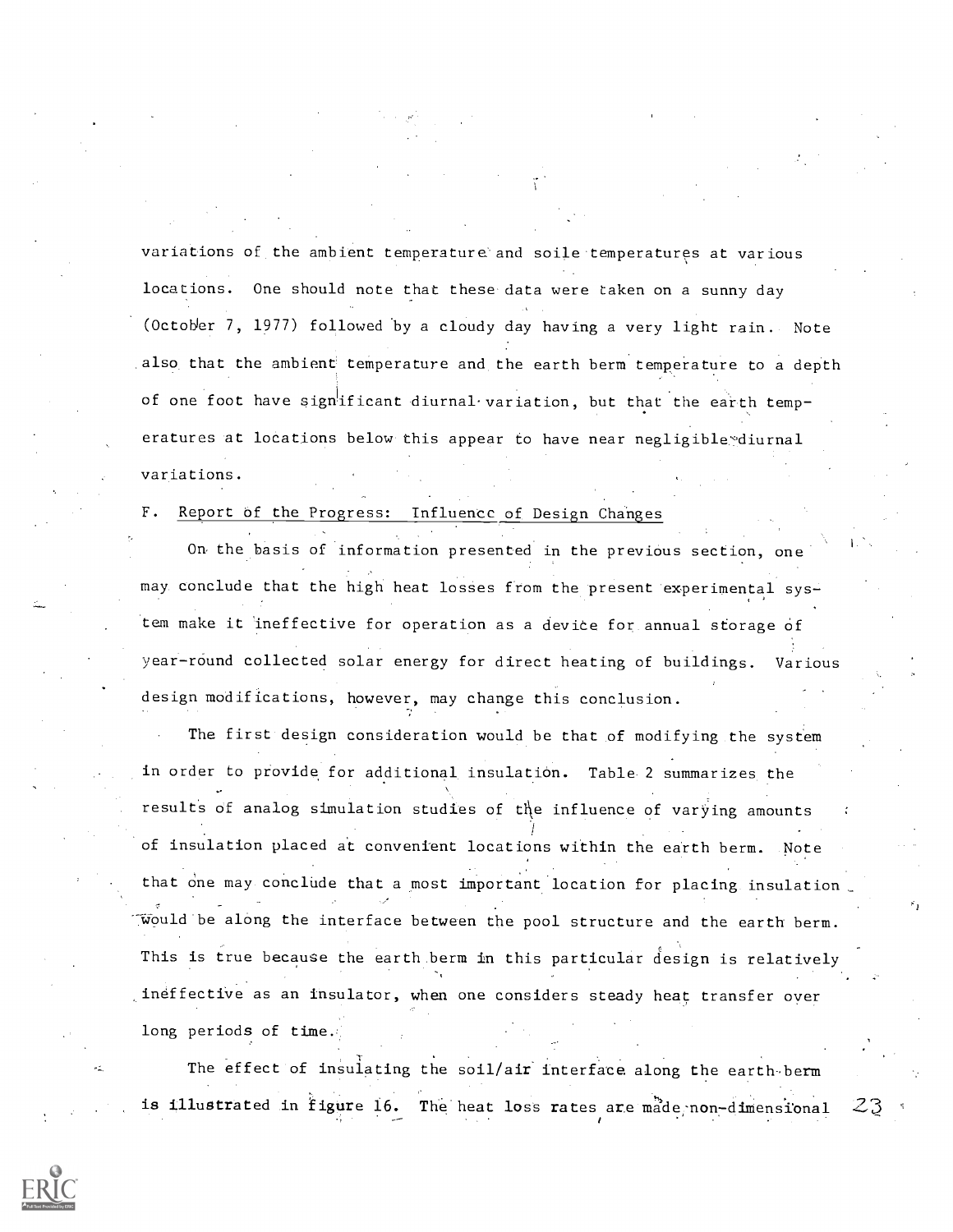











 $\langle \hat{z}_1, \hat{z}_2 \rangle$ 



EFFECT OF INSULATION ON POOL HEAT LOSSES

Seat loss results in (ky-hr/day) from analog model with

 $y_0$ ol Imp. I<sub>n</sub>  $-51.7$ 

> $t_{\rm g} \sim 22\%$ Ambient

 $\dot{\Gamma} \rightarrow 10\ensuremath{''}\mathrm{C}$ Earth

| Poul Side $(b)$ | Surface Insulation <sup>(a)</sup> a |           |              |        |                |
|-----------------|-------------------------------------|-----------|--------------|--------|----------------|
| Insulation , m  | Sone                                | $+0.5$    | $-9.15$      | i 5. H |                |
| Sone            | 6.75                                | 56.6      | $-10 - 1$    | 47.4   | 45.6           |
| 0.025           |                                     |           |              |        | 41.6           |
| 0, 15           | 39.5                                |           | $15.0^{171}$ | .      | M <sub>1</sub> |
| 0, 31           |                                     | $\ddotsc$ |              |        | 15,0           |
|                 | 36.1                                |           |              |        | 11,5           |

Notes: (a) 1.75m wide "Styrofoam" insulation on earth/air surface around the pool (horizontal).

 $2.3$ 

(b) 1.40m high (vertical from water surface) "Styrofoam" insulation between pool liner and larth-

4.34m wide horizontal insulation layer around the pool buried  $1.5<sub>m</sub>$  below air/earth surface.  $(c)$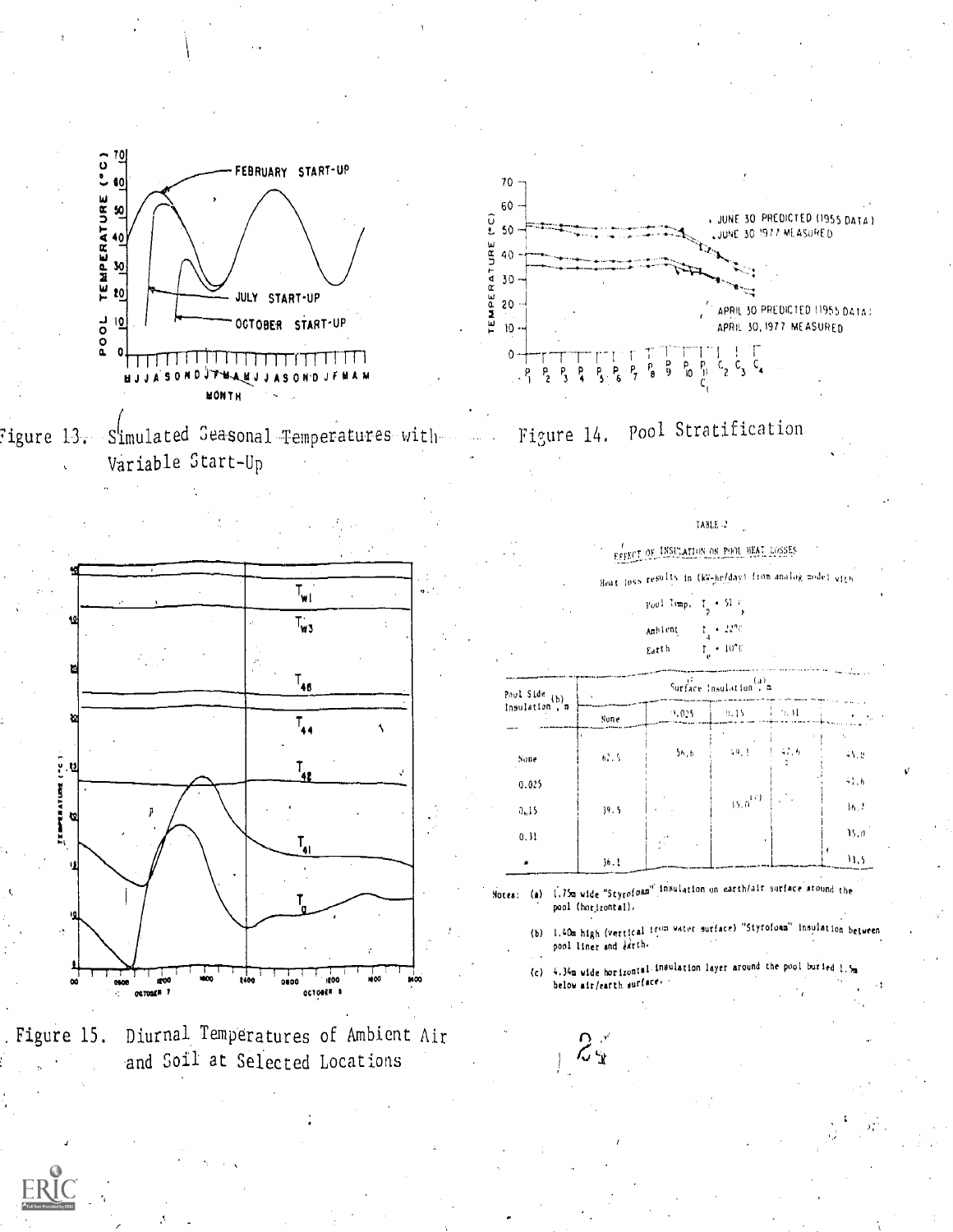

Figure 16. lical Loss as Function of Soil/Air Insulation



 $\hat{V}$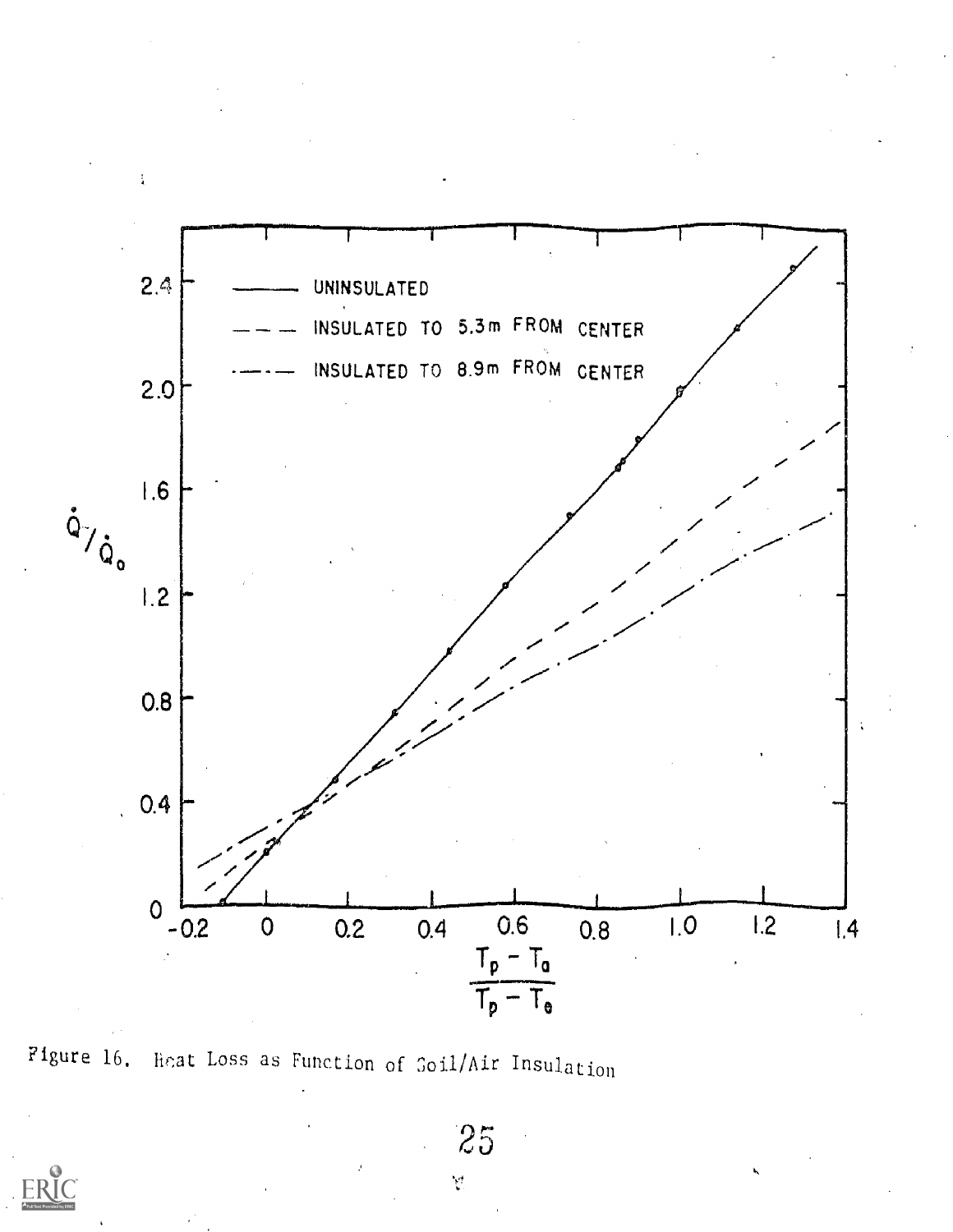through the use of  $\dot{Q}_{o}$  which is the pool energy loss rate with the soil/ air interface perfectly insulated. Note that the solid line in figure 16 would be the anticipated heat tranger from an uninsulated pool through the surrounding earth. This figure also shows the effect of insulating the soil/air interface close to the pool. The area between element "A" of the analog model (figure 9) and the ambient air is a ring with the inside radius of 3.57m (pool radius) and the outside radius of 5.32m. The effect of perfectly insulating this ring of the soil/air interface is shown by the dashed line. If the ring of insulation were extended to include an outer radius of 8.89m (insulating both elements "A" and "B") the heat transfer would be represented by the dot/dash line.

A second design consideration would be to improve the solar collector so as to deliver more energy to storage to offset the losses. One approach would. be to improve the orientation of the collector, as near-horizontal collectors are poor collectors except during the summer. This would involve a redesign of the current system, so as to possibly provide for a structural roof over the storage pool, with the collectors mounted on the roof.

Another approach to improved collection would be to use an enclosedfluid flat plate solar collector instead of the open water-channel collector currently used. Such a change would result in asmaller value of  $F_R U_L$  (slope of the performance curve, Figure 7), and consequently higher collection during winter. This approach was investigated with the use of the digital computer model with the collection mode results illustrated in  $25H<sup>2</sup>$ , Figures 17, 18, 19 and 20.

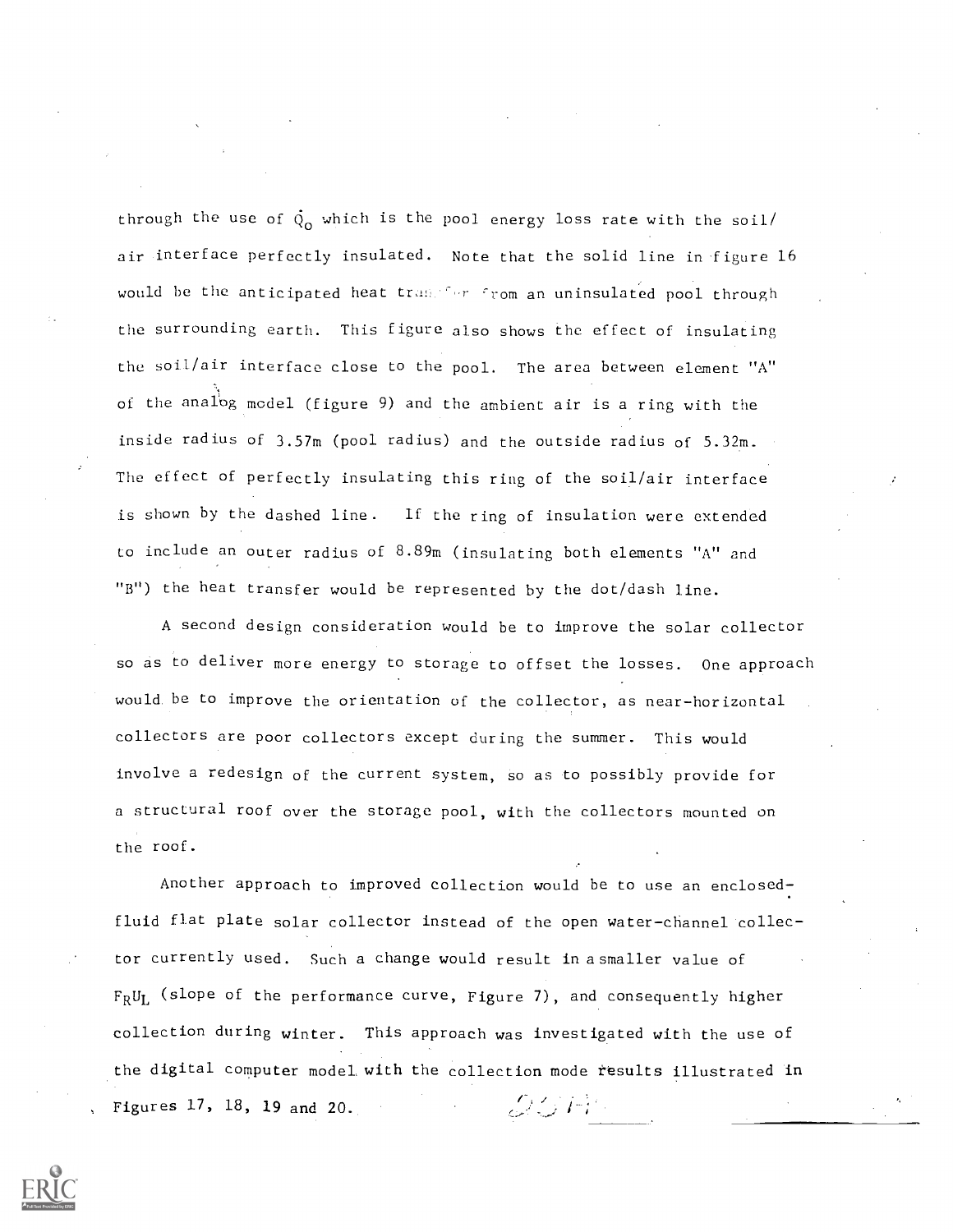

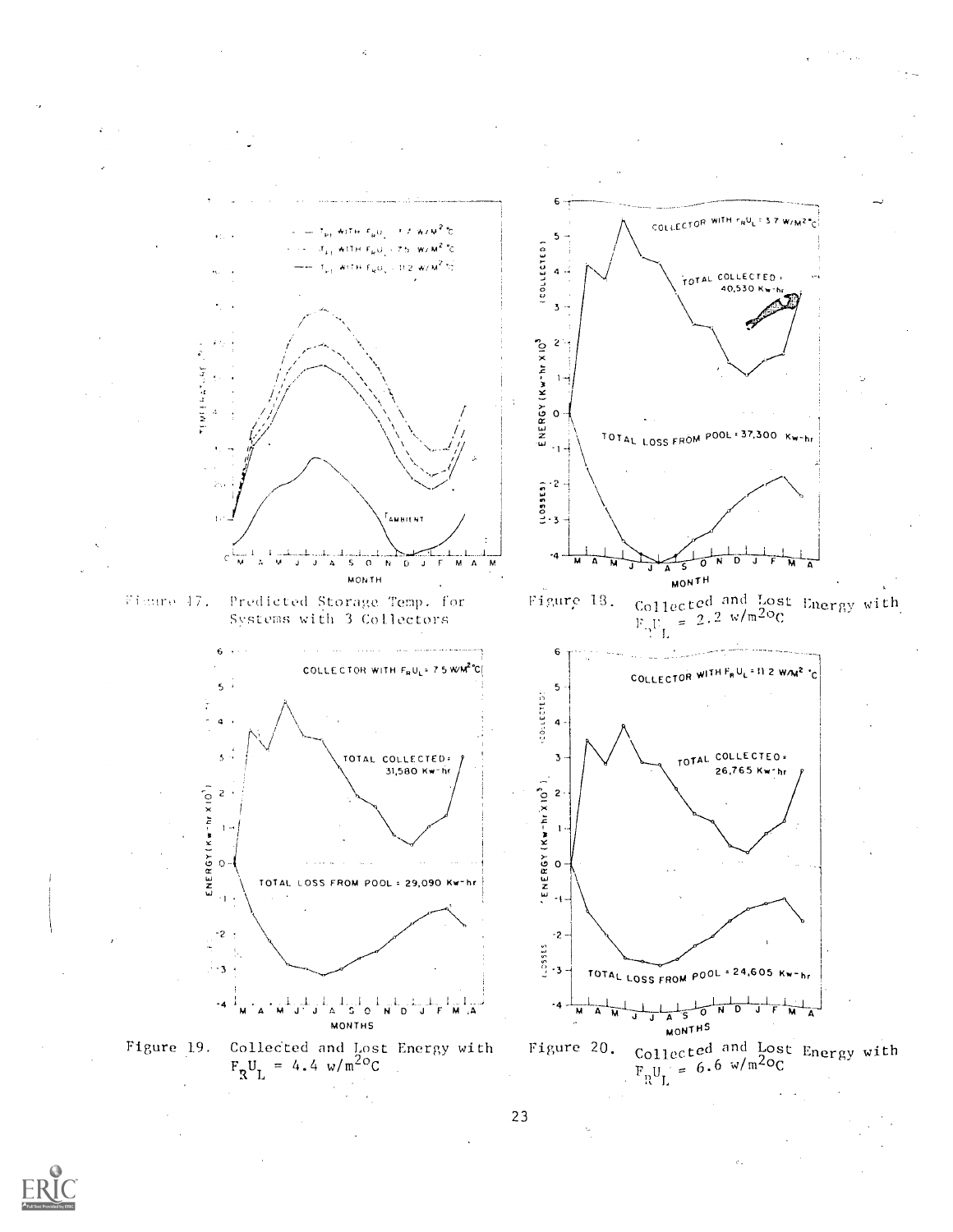One other design approach would be to significantly increase the size of the collection and storage system. Various investigators have proposed much larger collection areas and storage volumes to gain the effect of relatively lower heat losses [7,8,9,10,11]. Typically heat losses increase with the perimeter of the storage, and collection increases with the area [6].

Various size, geometric, and design considerations will be studied the next phase of this work. Included will be modeling of various design modifications with system operation in the collection and heating mode, considering both direct heating and solar assisted heat pump operations.

#### C. Report of the Progress: Heating Mode of Operation

In December 1977, the annual solar energy system was modified to provide for energy extraction through a heat exchanger. Heat extraction was designed to 'simulate the heat input to a solar assisted (liquid to air) heat pump used for heating a 140  ${\tt m}^2$  (1500 ft $^2$ ) residence. The residence used in the model was assumed to be insulated to present standards and to have less than 15 percent glass area in the walls [12]. The heating load for such a structure is 12,650 Btu per degree day. The total annual heating load for this home would be  $15,600$  kw-h (53.2 x  $10^6$  Btu), based on an 11 year average of Charlottesville, Virginia weather data [13].

The heat pump used in the model was a commercially available water source heat pump  $[14]$ . The heat pump model has a COP of approximately 3.3 to 3.7, for water temperatures of 15 to 24°C (60 to 75°F). For inlet water at 15.5°C (60°F) and a flow rate of 1.14 m<sup>3</sup>/hr (5 gpm), the unit capacity is 7.6 kw (26,000 Btu/hr) with an energy absorbed from water of approximately

24

2,3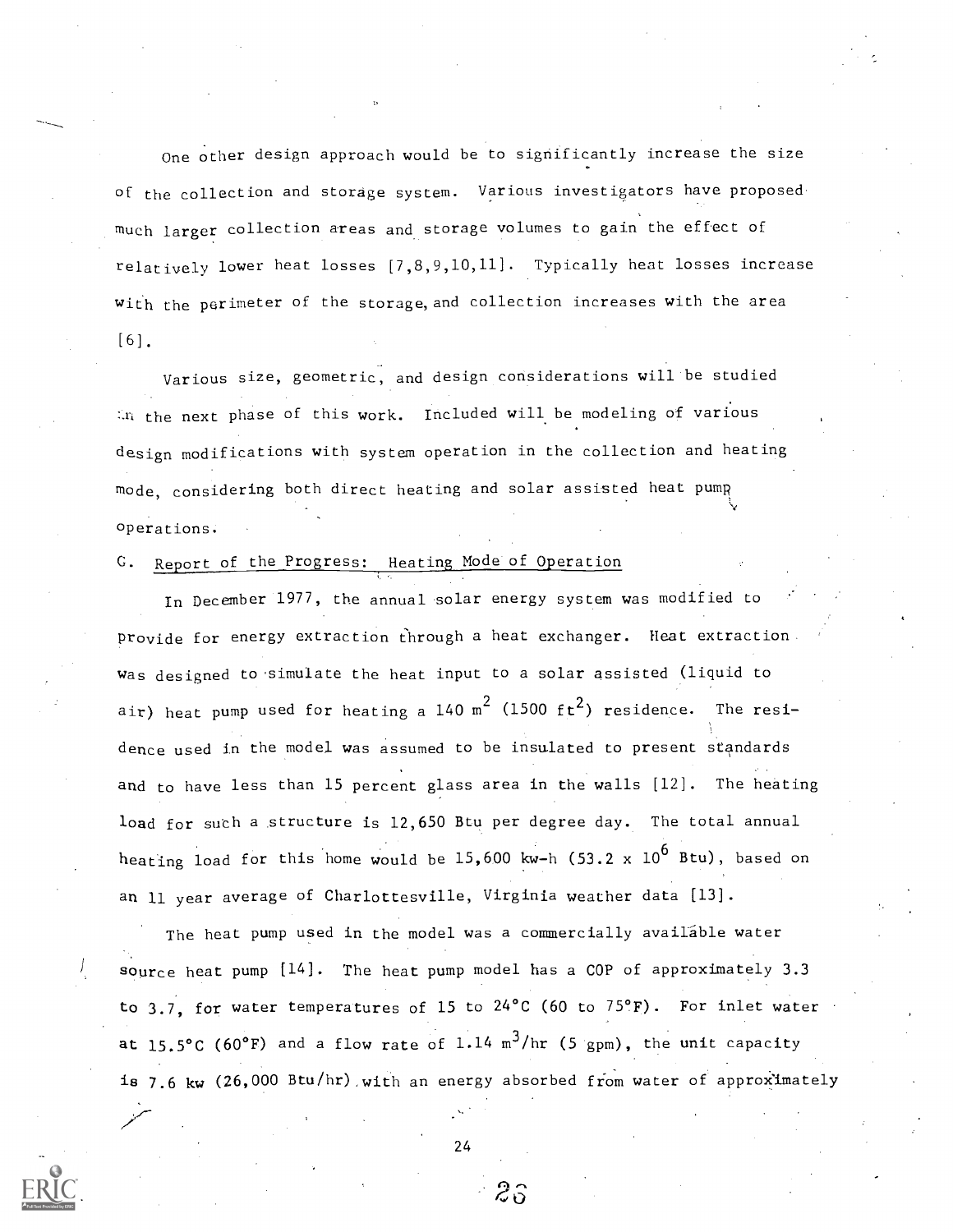

Figure 21. Monthly Energy for Heating with Solar Assisted Heat Pump

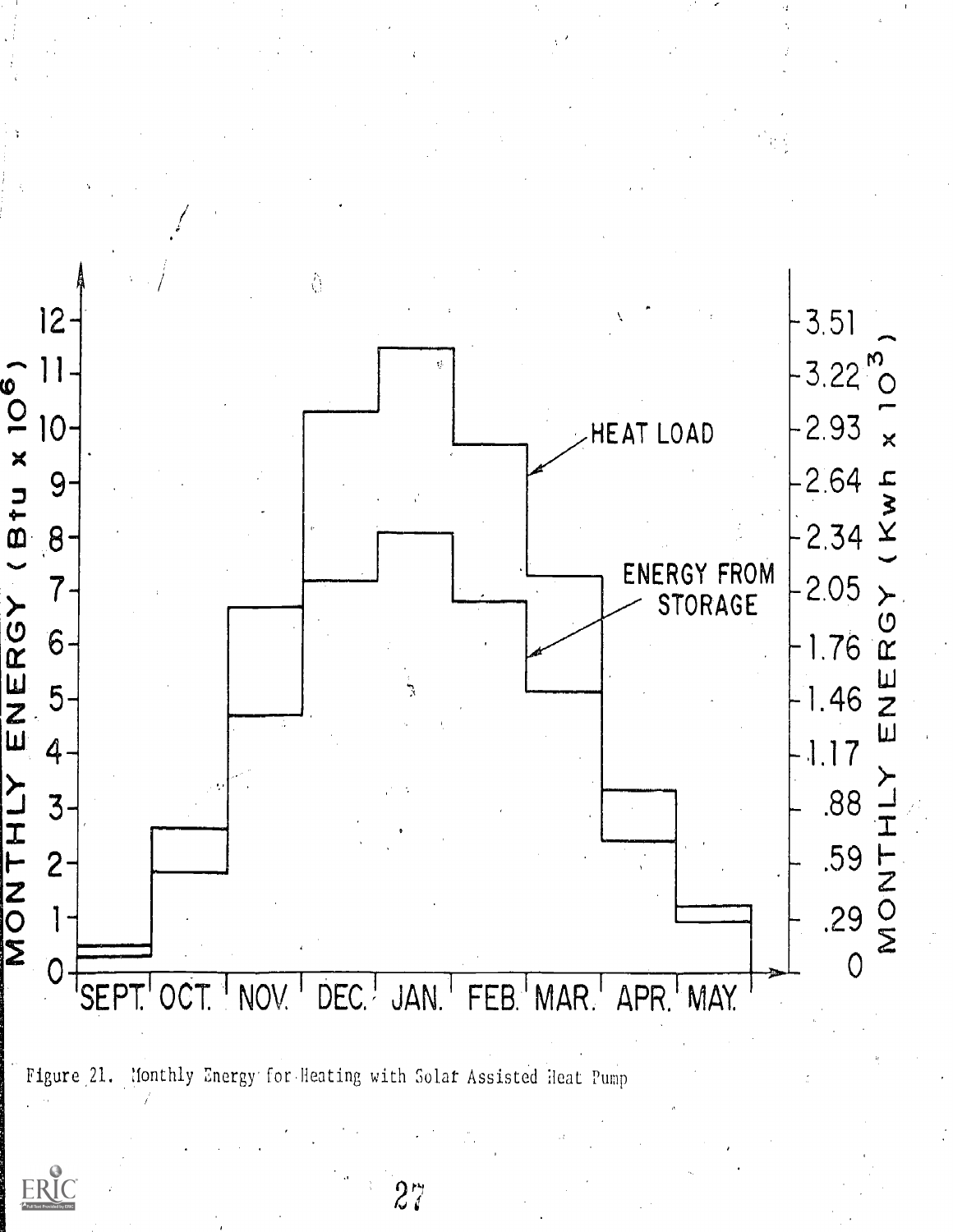5.6 kw  $(19,000 \text{ Btu/hr})$  and a power input of  $2.2$  kw. For an inlet water at 23.99C (75°F) the unit capacity is 8.8 kw with 6.2 kw from water and 2.6 kw from power input.

The average monthly total. space heating demand and the requirements for energy input from solar heated water storage are illust ated in Figure 21.

The heat pump will be modeled by dumping an amount of energy from the solar pool equivalent to that required by the heat pump. The water flow to the heat exchanger will be maintained at the same rate as that required for an actual heat pump to allow a realistic study of the heat transfer mechanisms in the solar pool. The amount of energy dumped will be determined by integrating hourly data. The air flow to the heat exchanger will be adjusted semiweekly to maintain the average monthly energy required for the heat pump.

#### H. Activities to Disseminate Project kesults

Papers have. been presented to the Conference on Solar Energy in Cold Climates (University of Detroit, June 7-8, 1976) and to the conference "Solar Three: Capturing the Sun" (Northwestern University in Evanston, Illinois on November 20, 1976).

In addition, a paper, "Heat Transfer Analysis of a System for Annual  $\overline{\phantom{a}}$ Collection and Storage of Solar Energy," was presented to the 1977 ASME Winter Annual Meeting in Atlanta, Georgia, and was published in Heat Transfer in Solar Energy Systems, ASME Publication No. H00104.

Papers have been accepted also for presentation and publication in the proceedings of the International Solar Energy Society Congress 1977 in New Delhi, India (January 16-21, 1978) and of the Southeastern Seminar on Thermal Sciences, 14th Annual Meeting, North Carolina State University, Raleigh,  $2^{\circ}$ April 6-7, 1978.

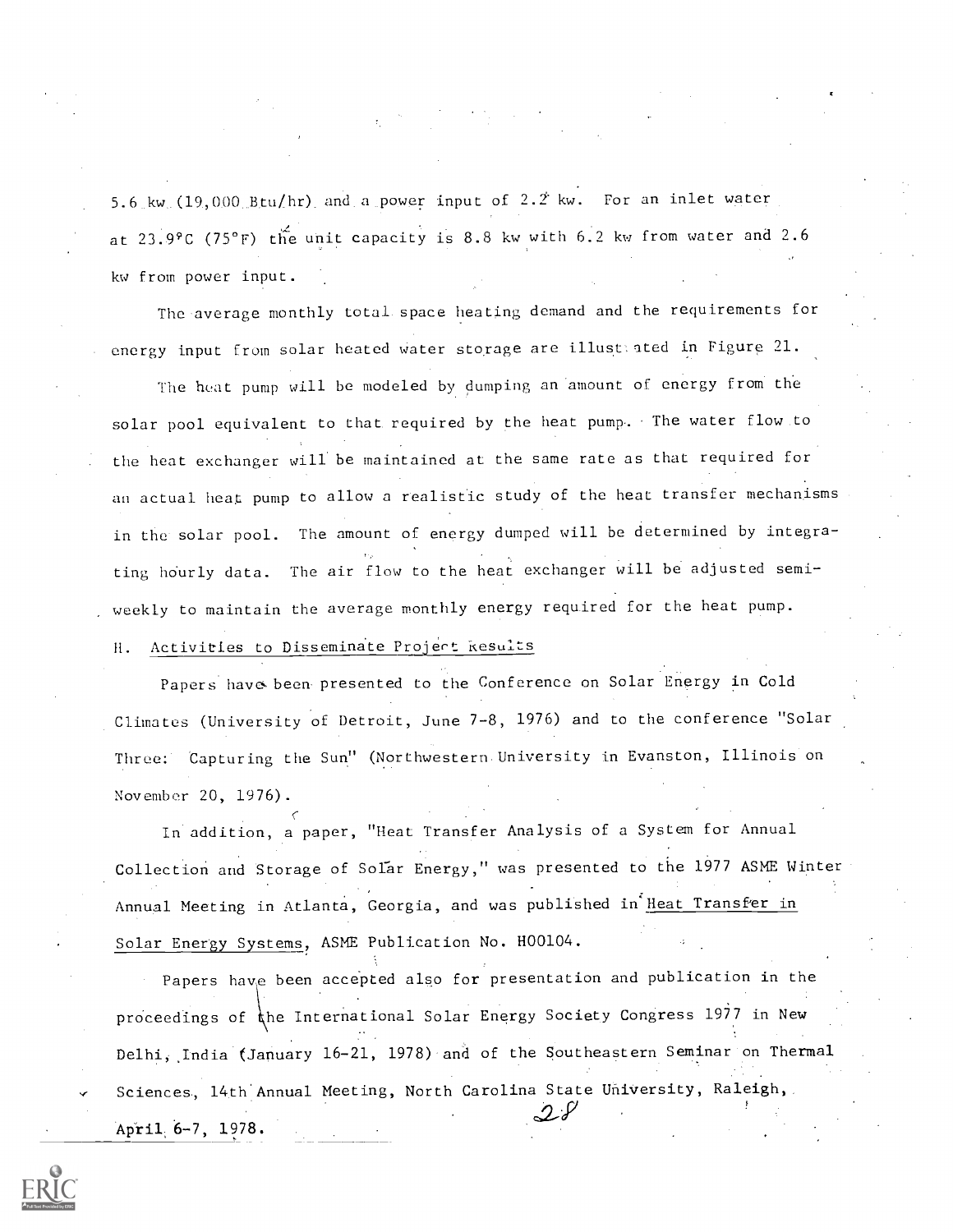#### References

- 1. Nielsen, C.E., "Experience With a Prototype Solar Pond for Space Heating," Proceedings of 1976 Joint Colar Solar Conference: Sharing<br>the Sun school content of for the Solar Energy Conference: Sharing the Sun, Solar Technologies for the Solar Energy published by American<br>Section, I.S.E.S., Vol. 5, PP. 169 Seventies, Canada, August 15-<br>20 1076)  $20, 1976$ .
- 2. Badger, P.C., Short, T.H.,  $Rol<sup>1er, W</sup>$ .<br>Solar Pond for Heating creenhouses, and  $E_1^{1 we11}$ ,  $D.L.,$  "A Prototype Solar Pond for Heating creenhouses," Proceedings Solar Pond for Heating Greenhouses, and Elwesdences," Proceedings<br>Solar Pond for Heating Greenhouses, and Fluesdences," Proceedings Solar rond for meating tree Americand Rural n. S.E.S., Vol. 1, Section 33, pp. 19-22,  $(0r)^{and0}$ ,  $F_{Q}^{up}$  Section, 6-10, 1977).
- Hubbard, R.M., Analog Equipment Available in the pepartment of Chemi- $3.$ bard, R.M., Analog Equipment of Virgble in the extension of virginia,<br>cal Engineering, University of Virginia, Charlottesville, Virginia,
- 4. Karplus, W.J., Analog Simulation, McGraw-Hill, (1958).
- Adams, J.A. and Rogers, D.F., "Computer Aided Heat Transfer Analysis,"  $5.$  $McGraw-Hill, 1973.$
- Shelton, J., Solar Energy, Vol. 17,  $N_0$ , 2, pp: 137-143, 1975. 6.
- Givoni, B., "Underground Long Term Storage of  $50^{1a}$ <sup>Energy</sup>," Solar 7. oni, B., "Underground Long 617-623" age of<br>Energy, Vol. 19, No. 6, pp. 617-623, 1977.
- Cavalleri, G., and Foligno, G., "Proposal for the Production and Sea-<br>to Heat sal for the Energy, Vol. 19, 8. alleri, G., and rollgno, w. 20 Heat Sal for the Sonal Storage of Hot Water to Heat a City," Solar Energy, Vol. 19, No.  $6$ , pp.  $677-683$ , 1977.
- Torrenti, R., Bomal, R., and Alexandroff, G., "Optimal Dimensions of a<br>Solar Energy Interseasonal Storage 1, G., "Optimal Dimensions of a<br>Rencontrainternationals de la Complent," paper ales, France,  $9.$ Solar Energy Interseasonal Ja Complex " paper, Ales, France, September 25-30, 1976.
- 10. Torrenti, R., Bomal, R., and Alexandroff, G., "Energetical Evaluation<br>of the Advantages of an Interseasonal, G., "E of Solar Energy in<br>the Case of Building Hoating Project Storage of Solar Energy in or the Advantages or an iner projects storage or Countries,"<br>the Case of Building Heating Projects in Northern Countries," 'paper presented at the Rencontre International in Northern Comples en France,<br>Ales, France, September 25-30, 1976, Onale de la Comples en France,
- 11. Torrenti, R., "Bassins de Stockage de l'ongue Duree de l'Energie Solaire, renti, R., Bassins de Stur Solair Congue Dure.<br>paper presented at Journees Solaires de Nice, April 13-16, 1977, Palais des Expositions de Nice, Service d'Etudes Energetiques, CEN-Palais des Expositions de "Gif-Sur-Vice d'Etu-<br>Saclay, B.P. No. 2 - 91190 Gif-Sur-Yvette, France.



 $\mathcal{S}_{\hat{O}}$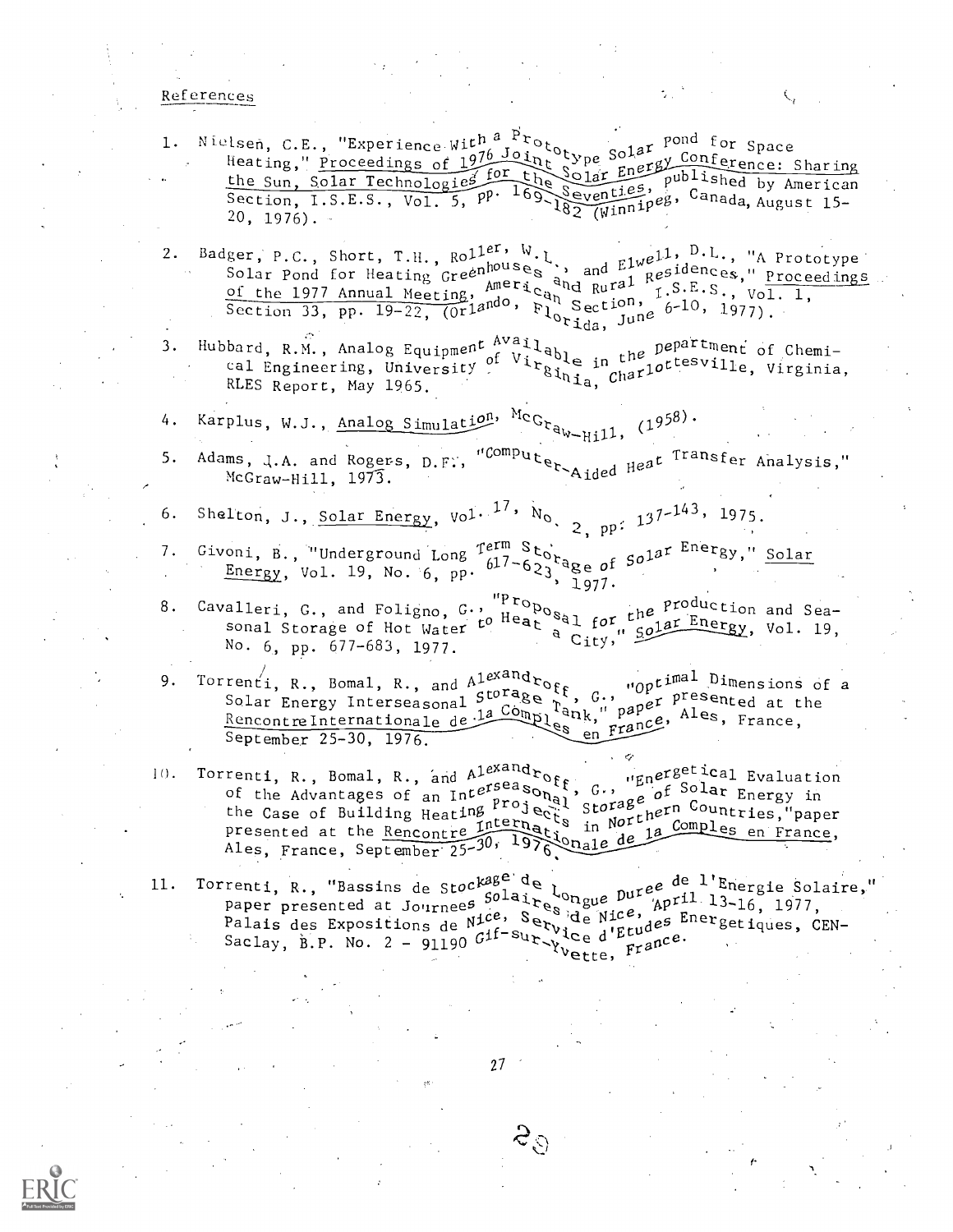References (cont'd).

- 12. -"An Economic Analysis of Solar Water and Space Heating," Document No. DBE-2322-1, Division of Solar Energy, Energy Research and Development Administration, Washington, D.C.
- '13. Degree day data from the University of Virginia Heating Plant, Charlottesville, Virginia.

14. Carrier Water Source Heat Pump 50WQ, Brochure No. 50WQ-2P, Carrier Corporation.

 $\delta\theta$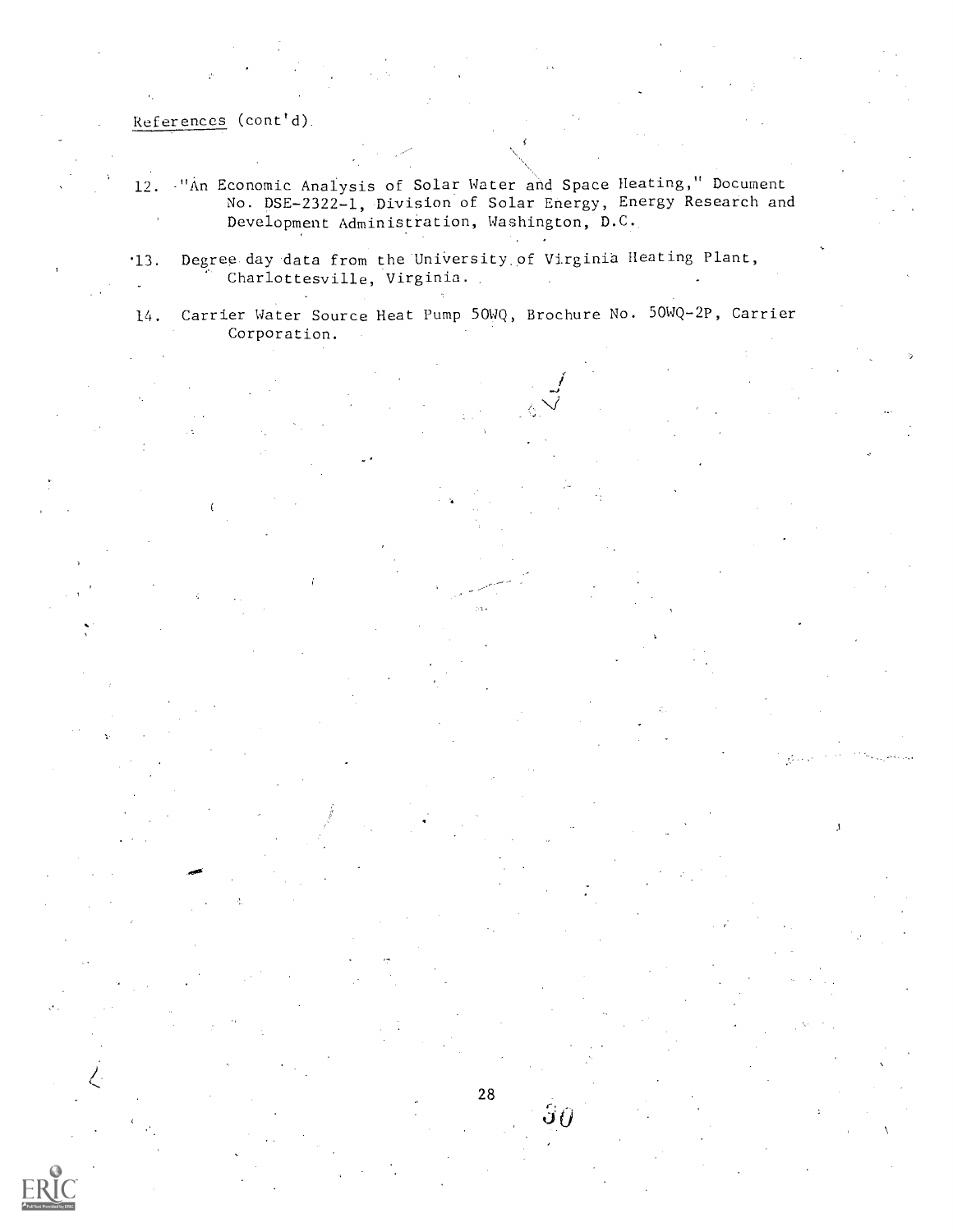Patrick F. Akchurst 4138 Joppa Road 'Baltimore, MD 21236

Ametek Power Systems Group One Spring Avenue Hatfield, PA 19440

Attn: J.C. Bowen

Arkla Industries, Inc. 400 E. Capitol Little Rock, ARK. 72203'

Attn: T.M. Helms

Bruce L. Bakken Bruce L. Baxxen<br>Solar Development Co. Inc Brookbaxon National 450 Southview Blvd.. South St, Paul, Minn.<br>South St, Paul, Minn.<br>55075 Upton, N.Y. 11923 55075

E.M. Barber School of Architecture<br>Yale University Yale University' . 130 York Street New Haven, Conn. .06520

Everett Mc. Barber, Jr. Sunworks 669 Boston Post' Road Guilford, Conn. 06437

Irwin R. Barr AAI Corp. P.O. Box 6767 Baltimore, MD 021204 .

William BeCkman Dept. of Mechanical Engr. U. of Wisconsin Madison, Wisconsin 53706

Dr. Harold Bennett Michael'son Laboratory Naval Weapons Center China Lake, CA 93555

Prof. Karl W. Boer Institute of Energy **Conservation** Univ. pf Delaware Newark, DEL. 19711

#### TIC DISTRIBUTION LIST

Dr. Gustavo Bert Brown Centro dc Invcstigacion de Materials Circuito Exterior, C.U. Mexico 20 DF/UNAM/ MEXICO

George A: Bush Lawrence Livermore labs Livermore, CA 94550 ·

. Idon S. Butt Director, Market Research & Planning Olin Brass Corp. East Alton, Ill. 62024

st sair, coccingnam.<br>Brookhaven National Lab Boise Cascade Bldg 911B national Basise Cascade<br>Bldg 911B p.o. Box 8051

David C.W. Chan The Mitre Corp. P.O. Box 208 Bedford, Mass. 01730

Jack M: Cherne TRW Inc. - Solar Energy One Space Park<br>Redondo Beach, CA 90278

Robert S. C011 Department of Physics U.-of North Carolina Asheville, NC 28804

Stanley A. Davis Argonne National Lab Bldg.  $214$ 9700-S. Cass Ave. Argonne, Ill. '60439

Prof. John Duffie U. of Wisconsin 1500 Johnson Drive. Madison, Wisc. 53706

R. Dunkle, Ch. Scientist CSZRO-Div. of Mech. Engr. P.O. Box 26 Highett, Victoria AUSTRALIA 3190 ,

Prof. D.K. Edwards School of Engr.&Applied Science UCLA Los Angeles, CA 90024

James Eibling Battelle Memorial Inst. Battelle Columbus Lab. Columbus, Ohio 43201

Guy ErVin, Jr. Atomics International 8900 DeSoto Avenue Canoga Park, CA 91304

J. Garry Cottingham Richard Evans P.O. Box '3051 Roanoke, VA 24014

> R.C. Evans Evans Precision, Inc. P.O. Box 366 320 Locust Street Lancaster, OH 43130

Erich A. Farber U. of Florida' Solar Energy Lab Gainesville, FLA 32611

William C. Dickinson Lawrence Livermore Lab P.O. Box 808<br>Livermore, Ca. 94550 Livermore, Ca.

Herbert W. Hoffman 3 Oak Ridge Nat'l. Lab P.O. Box Y Oak Ridge, Tn. 37830

General Electric Solar Technol.Programs P.O. Box 8661 Philadelphia,.PA 19101 Attn: D.L. Kirkpatrick

Ron Goodman and S<sub>ext</sub> LOF- Tech. Center 1701 E.'Broadway Toledo, Ohio 43605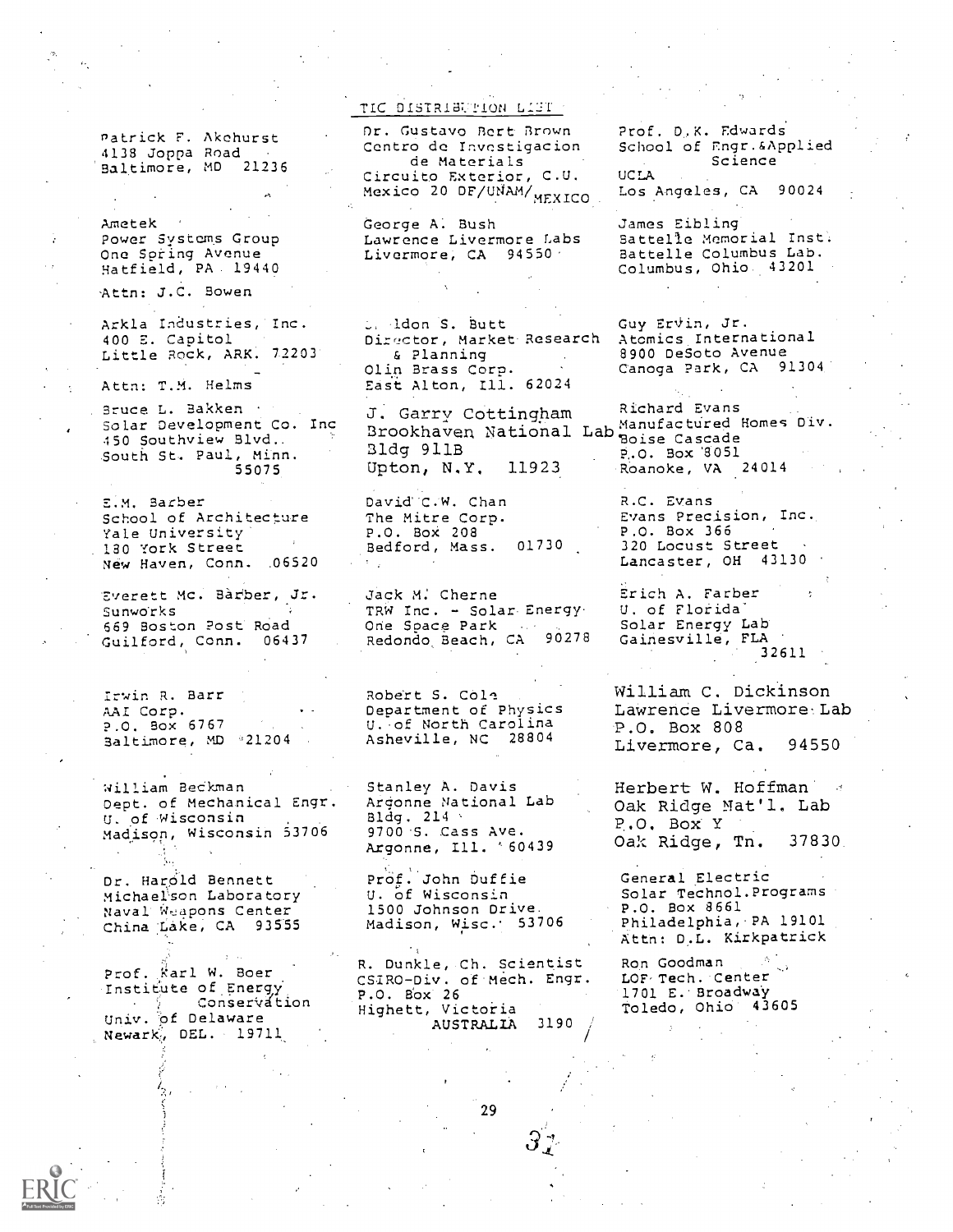P.F. Goolsby, Solar Pgms. Prod. Development Div. Reynolds Metal Co. 5th and Cary Richmond,'VA

Röbert E. Grenier R.L.G 'Associates, Inc. 177 Blue Stone Drive Woonsocket, R.I. 02895

Richard P. Hankins Hankins and Anderson, Inc. Box 6872<br>Richmond, VA 23230 Richmond, VA

Lloyd 0. Herwig Adv. Solar Energy R. &Tech NSF/RANN Washington, D.C. 20550

James E. Hill Center for Building Tech. U,S. Dept. of Commerce Nat'l. Bureau of Stds. Washington, D.C: 20234

Kenneth G.T. Hollands Dept. of Mech. Engr. U. of Waterloo Waterloo N2L-3G1, CANADA

'Michael J. Holtz A.I.A. Research Corp. 1735 New York Ave., NW Washington, D.C. 20006'

Honeywell Systems & Res. Center 2600 Ridgeway Pkwy. Minneapolis, Minn. 55413

kttn: Henry Mar

,Prof. Hoyt C. Hottel Dept. of Chemical Engr. 'IT :ambridge, MASS. 02139

?rof. Everett D. Howe Dept. of Mech. Engr. J. of California Berkeley, CAMP 94720

Prof. Jack R. Howell Dept. of Mech. Engr. U. of Houston Houston, TX 77004

George Immerwaht Solar City Industries 1204, ackson St, SE Albuquerque, NM 87108

Inter-Technology Corp. 100 Main Street Warrenton, VA 22186

Attn: Dr. Fred Costello

George S. James NSF - Information Resource Box 179 18.00 G. Street, NW Washington, D.C. 20550

Dr. Ali M. Kipper Sch. of Engr. & Applied Science Geo. Washington University Washington, D.C. 20052

Richard A. 'Klecker Western Sun Systems Route 1, Box 1532<br>Bend, Oregon 97701 Bend, Oregon

George J. Kominiak Division 5834 Sandia Laboratories BOX 5800. Albuquerque, NM 87115

Richard J. Leuba School of Engineering NC State University Box 5518<br>Raleigh, NC 27607 Raleigh, NC

Dr. Noam Lior U. of Pennsylvania Dept. of Mech. Engr. 111 Towne Bldg., D3 Philadelphia,PA 19174

Lockheed Missiles&Space Glen E. McDonald . 3251 Hanover Street Palo Alto, CA 94304

30

Attn: W.E. Shannon

George O.G. Lof Solar Energy Applications Laboratory Colorado State Univ. Ft. Collins,.Colo. 80523

Harold G. Lorsch Franklin Inst. Res. Lab Philadelphia, Pa, 19103

James R. Lowery, Code EH-24 NASA/MSFC Marshall Space/Fl. Cen.<br>Alabama 35812 Alabama

Martin-Marietta Denver,  $Col.$  80201

Attn: Lanny Schooler

P.H. Mathes'. Granger Associates 1400 N. Uhle Street Arlington, VA 22201

Prof. Marshall F. Merriam Dept. of Material Sci. Hearst Mining Bldg. 'U. of California Berkeley, CA 94720

Benjamin D. McCubbins/ 'Carolina Solar Corp.` 301 N. Main Street Salisbury, NC 28114

Charles Bankston Los Alamos Scientific . Lab Group Q-DOT,. Box 1663 ,Los Alamos, NM 87544

Robert H. Murray Skidmore,Owings & Merrill 990'SW 5th Avenue Portland, ORE. 97204

Power Appl. Br: NASA/Lewis 21000 Brookpark R. Cleveland,' OH 44135

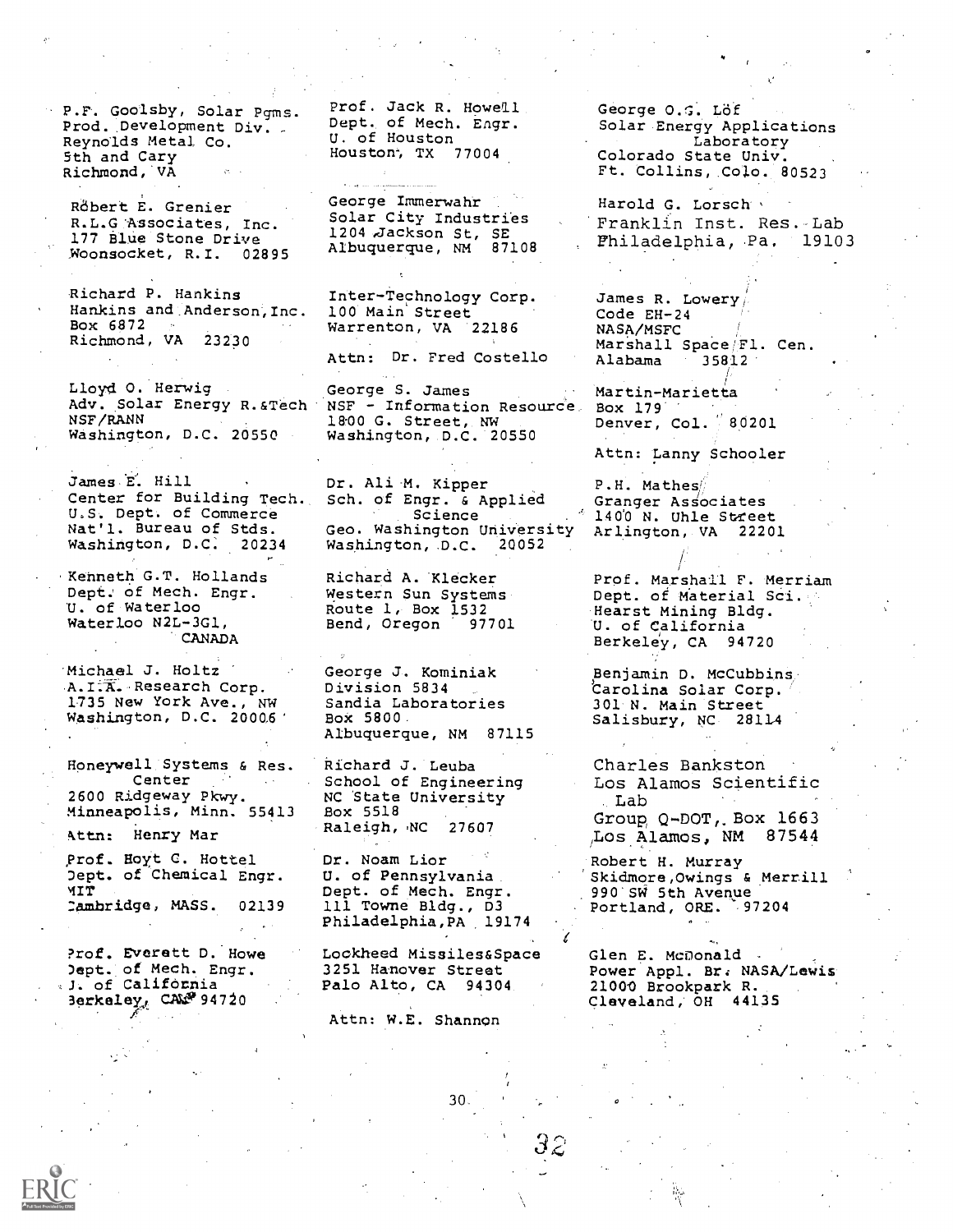C. Leon Neal, Appl. Engr. NC Science & Technol. Research Cent9-- Res. Triangle PX., NC 27709

Optical Coatings Lab. 2789 Griffen Avenue Santa Rosa, CA 95403

Attn: R.M. Winegarner

P.O. Box 1035 Toledo, Ohio 43666

Attn: R.E. Ford,'

PPG Industries, Inc. One Gateway Center Pittsburgh, PA 15222

Attn: R.G. Gallagher

Revere Copper & Brass P.O. Box 1,51 Rome, NY 13440

Attn: W.J. Heidrich

P. Richard Rittlemann Burt, Hill & Assoc. 610 Mellon Bank Bldg. Butler, PA 16001

Robert L. San Martin Energy<sub>c</sub> Res. & Dev. Inst. Bbx 3449 N.Mexico State Univ. Las Cruces, NM 88003

Mehmet K. Selcuk JPL - Bldg. 277 Rm.202 4800 Oak Grove Pasadena, CA 91013

Prof. B.O. Seraphin Optical Sciences Center U. of Arizona Tucson, AZ 85721

Benjamin Shelpuk RCA Corp. Bldg. 10-8. Camden, NJ 08102

 $\alpha$  -  $\alpha$  -  $\alpha$ 

William  $A_i$ . Shurcliff 19 Appleton Street Cambridge, MA 02138

Robert W. Porter 1801 Nottingham Road Newark, Del. 19711

Owens-Illinois, Inc. Dr. Norman D. Shutler Acting Dep. Asst. Adm. for General Enforcement Environ. Prot. Agency Washington, DC 20460

> Frederick F. Simon NASA-Lewis M.S. 500-201. 21000 Brookpark Rd. Cleveland, OH 44135

Prof. P.R. Smith Mechanical Engr. Dept. Las Cruces, NM 88003

Dr. 'Harold Spuhler Nat. Science Foundation AERT/RA 1800 G. Street, NW Washington, DC

Elmer R. Streed Natl. Bureau of Stds. BR B-104<br>Washington, DC 20234 Washington, DC

H. Tabor, Sci. Director The Scientific Research<br>Dancider Bldg. Hebrew-Univ. Campus #3745 Jerusalem, ISRAEL

Dr. H.E. Thomason 609 Cedar Ave, Oxon Hill<br>
Oxon Hill (Code L80) Oxon Hill<br>Ft. Washington, Md. 200220rt Hueneme, CA 93043

H.J.L. Thomason, Jr. 609 'Cedar Ave. Oxon Hill Ft. Washington, Md. 20022

Dr. P.D. Thompson USDA Agricultural Res. Center Bldg. 173, ARC-East' Beltsville, MD 20705

Prof. Raymond Viskanta Sch. of Mech. Engr. Purdue University Lafayette, Ind.

Albert Weinstein Westinghouse Electric Mail Stop '999 P.O. Box 1693<br>Baltimore, MD 21203 Baltimore, MD

J. Richard Williams Assoc. Dean for Research Engineering College GA Inst. of Technology Atlanta, GA 30332

N.Mexico State Univ. 327 W. Vermijo (1998)<br>Las Cruces, NM 88003 (Colorado Springs, Colo. Mr. Peter Wood Energy Conservation Sys. 327 W. Vermijo<br>Colorado Springs, Colo. 80903

> Marvin M. Yarosh., FLA Solar Energy Center State Univ. Sys: of FLA P.O. Drawer N Cape Canaveral, FL 32920

Charles Younger Solar Energy Br./MS500-201 21000 Brookpark Rd. Cleveland, OH 44135

Prof. John I. Yellott Coll. of Architecture Arizona State University Tempe, Arizona 85281

Dr. Harry S. Zwibel CiVil Engr. Lab.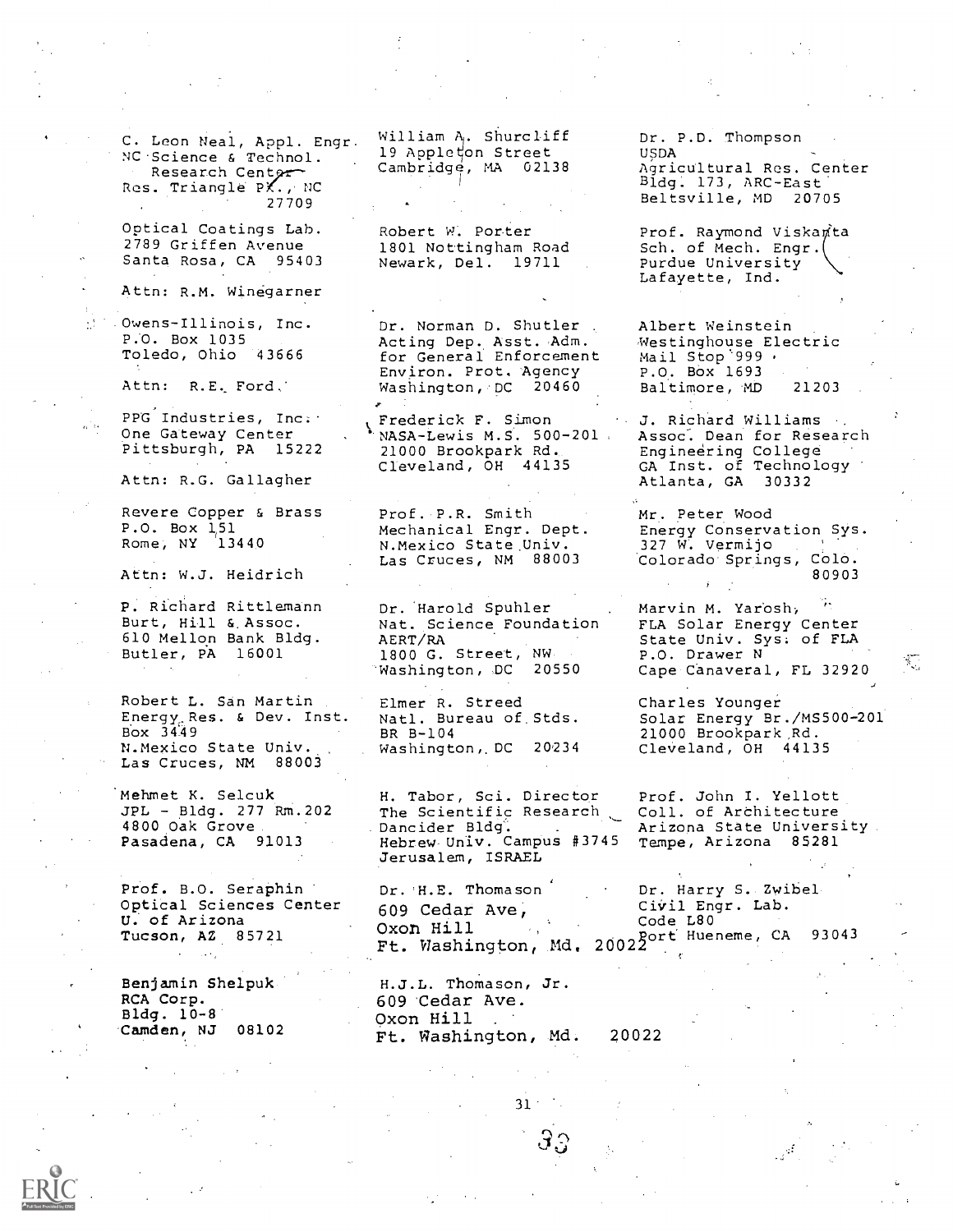Patrick F. Akehurst 4138 Joppa Road' ,Halt imore, Maryland 21236

Bruce L. Bakken Solar Development Co., Inc. 450 Southview Blvd. South St. Paul, Minnesota 55075

J. Bongard Servide de Thermodynamique Faculte Polytechnique de Mons 31, Boulevard Dolez 7000 Mons Belgium

Professor H. C. Bryant Professor of Physics University of New Mexico Albuquerque, New Mexico 87131

G. Cavalleri, Centro. Informazioni Studi Esperience, Segrate,.Milano, Italy and Istituto di. Fiscia

Patsy S. Chappelear McDermott Hudson Engr. P. O. Box 361.00<br>Houston, TX 77036 Houston, TX

T. C. Chawla Building 208 Argonne National Laboratory 9700 South Cass Avenue Argonne. Illinois 60439(

David Claridge Office of Tech. Assessment U. S. Congress Washington, D. C. 20510

Joe Dodson, Mischer Solar 2801 N. Loop West Houston, TX 77008

Dubin Bloome Associates 42 W. 39th. Street New York, N. Y. 10018

R. C. Evans Evans Precision, Inc. P. O. 'Box 366 '320 Locust Street Lancaster, Ohio 97701 David Faiman Institute for Desear Research Ben - Gurion University Sede Boqer Campus, Irsrael

Walter E. Fox 70-3 Greenleaf Drive Monroeville, Pa., 15146

F. Geoola Materials 5 Energy' Res. Ctr. Arya-Mehr University of Tech. P. 0. Box 41.-2927 Tehran/Iran

B. Givoni Desert Research Institue Ben-Furion University Beer Sheva, Israel

Ralph Grief University of California College of Engineering Berkeley;

Robert E. Crenier R.L.G. Associates, 177 Blue Stone Dr. Woonsocket, RI 02895

Frank von Hippel Princeton University School of Engineering &<br>Applied Science Center for Environmental Studies School of Electrical The Engineering Quadrangel <sup>2</sup> Engineering<br>Princeton, New Jersey 08540 0klahoma State Univ. Princeton, New Jersey 08540

Prof,. Frank C. Hooper Mech.Engr. Dept. University of Toronto Toronto, Ontario Canada

George Immerwahr Solar City Industries 1204'Jackson Street SE Albuquerque, NM 87109.

D. A. Kudise Ben-Gurion University of the Negev Dept. of Chemical Engineering Beer-Sheva, Israel P. O. B. 2053

Richard A. Klecker Western Sun Systems Rt.: 1 Box 1532 Bend, Oregon 97701

Pio Caetano Lobo Universidade Federal da Paraiba Laboratorio de Energia Solar - CT 58.000 Joao Pessoa, Ph: Brasil

B. D. McCubbins Caroline. Solar Corp. 301 N. Main Street Salisburg, NC 28144

William Metz Building 911 B Brookhaven National. Laboratories Upton, N. Y. 11973

Prof. Carl E. Nielsen Dept. of Physics Colnmbus,Ohio 43210

W. Richard Powell Johns Hopkins Univ. Applied Physics Lab. .Johns Hopkins Road Laurel,. MD 20810 .

Prof. R. Ramakumar Stillwater, OK 74074

Keith Sharp Colorado State Univ. Dept. of Mech. Engr. Fort Collins, Colorado

S. V. Sheldon, Manager Special Products Scientific-Atlanta. Inc 3845 Pleasantdale Road Atlanta, GA 30340

T. H. Short Agricultural Engr. Dept Ohio Agri. Res. 5 Dev.. Wooster; Ohio 44691